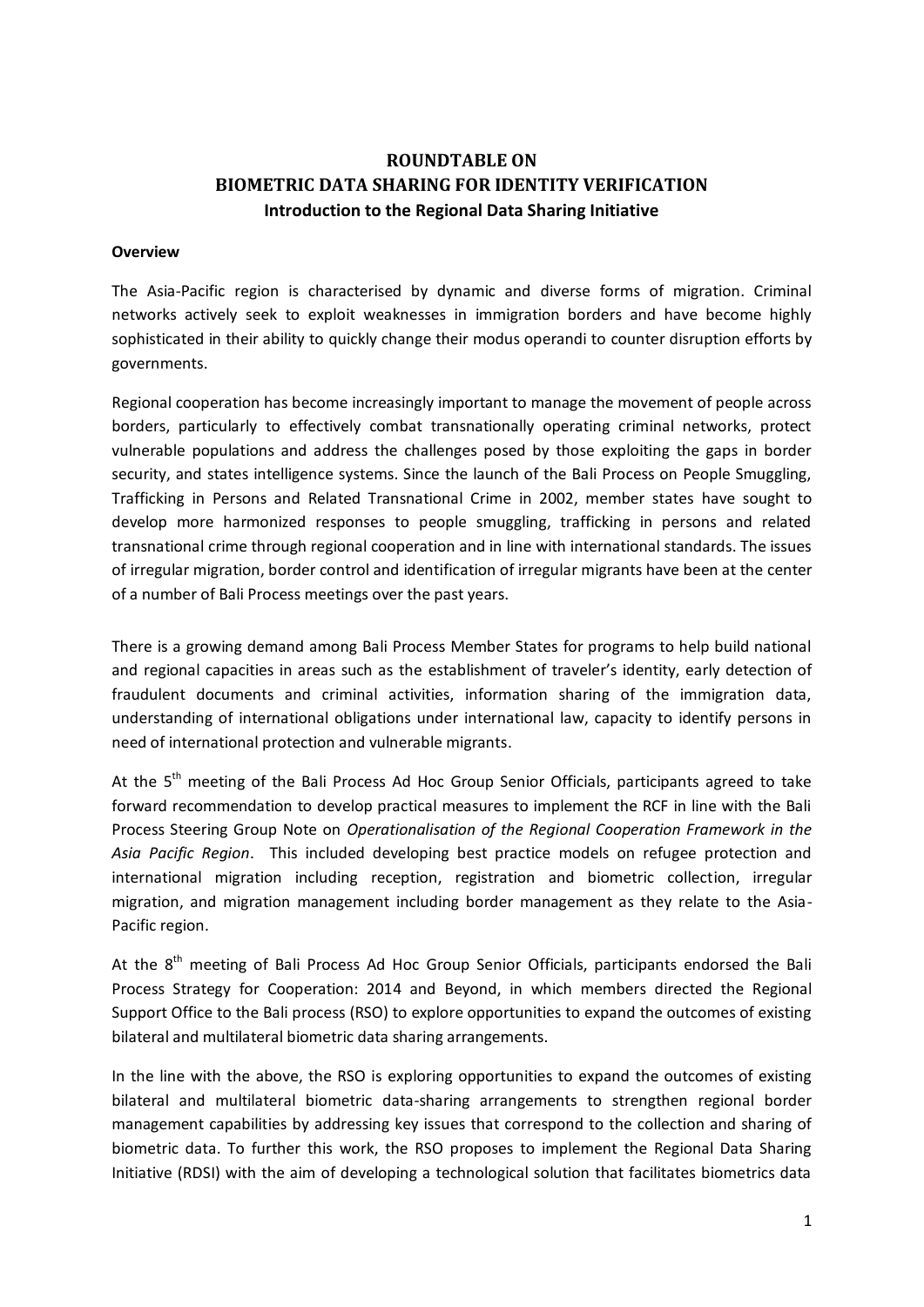sharing among participating member states and a policy framework to support operation of a technological solution that considers legal and policy considerations, and biometric standards and capabilities.

### **Purpose**

The RDSI project aims to facilitate biometric data sharing between participating Bali Process members in order to contribute to the early detection of smuggling and trafficking of people, and provide evidence for the investigation and prosecution of these crimes. In line with national privacy laws and international obligations, the project has the potential to allow for efficient and quick identification and information exchange for processing refugee and asylum seeker claims and assist in identifying vulnerable migrants.

The project aims to encourage regional cooperation to reduce irregular people movement by enabling members to share biometric by aligning legal, technical, privacy and business processes to domestic and international frameworks.

The project will deliver technical capability and encourage regional cooperation for the sharing of biometric data in relation to people movement across and within regional countries' borders, to enable more effective cooperation both between countries, and between countries and international organisations.

### **Objectives**

The key objectives of the RDSI project are:

- to develop comprehensive understanding of the privacy implications and legislative requirements for the sharing of data between Bali Process member states and participating organizations;
- to create more effective multilateral information and intelligence sharing system consistent with diverse national privacy laws and international legal obligations;
- to develop a framework to facilitate data sharing between participating countries and organizations;
- to implement a technical solution through which Bali Process member states and participating organizations can share data for the purpose of identity verification;
- to enhance Bali Process member states' capacity to effectively respond to crimes of human trafficking and people smuggling in the region, and to provide protection for those in need;
- to promote cooperation between Bali Process member states and participating organizations in sharing biometric and other data; and
- to advance the implementation of an inclusive non-binding regional cooperation framework under which interested parties can cooperate more effectively to reduce irregular movement through the region.

### **RDSI framework and activities**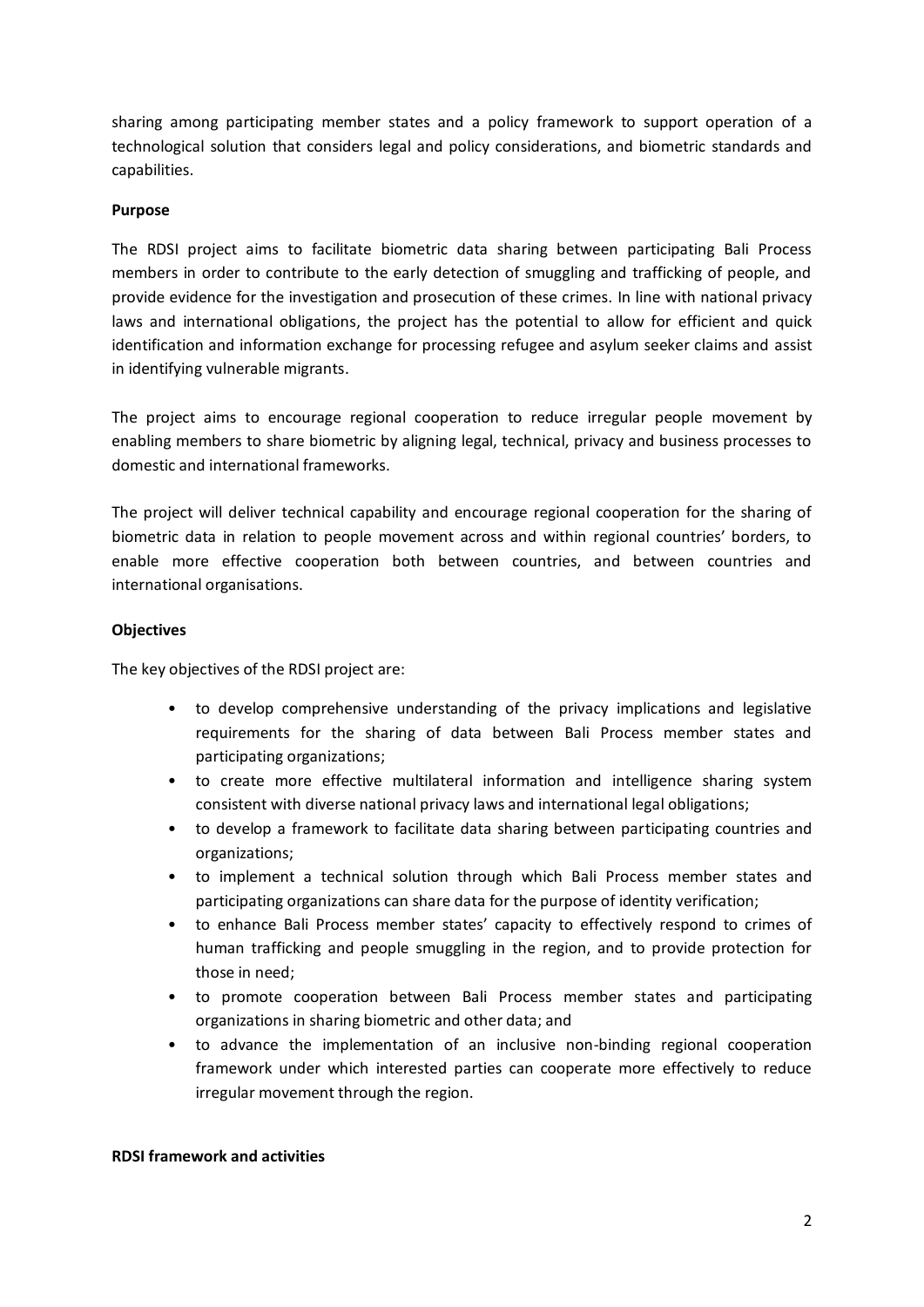The project composes of two main elements:

- the development of a technological capability (the Technical Solution) for sharing of biometric data, envisioned to be a model in which members share biometric data directly with each other through a secure server; and
- the development of a policy framework (the Framework) to govern the use of the Technical Solution. The recommended Framework should consider including an overarching Terms of Use and associated bilateral arrangements that would support the operation of the Technical Solution in accordance with domestic laws and applicable international standards.

This is to be achieved through a consultative process supported by the RSO. The consultative process will involve identifying the challenges and solutions on how biometric data for identity verification can be shared amongst Bali Process members during a consultative Roundtable on Biometric Data Sharing for Identity Verification. It is envisaged that biometric policy, legislation, privacy and data protection; biometric standards and capabilities; technical challenges to adopting biometric systems; and data sharing arrangements between Bali Process members will be discussed. This activity will aim for the participants to develop recommendations and consider next steps for progressing regional biometric data sharing initiatives.

Following the Roundtable, a Biometric Data Sharing Review Committee (the Committee) is to be established to oversee the development of a Framework and Technical Solution. The outcomes will be presented for endorsement at the 6<sup>th</sup> Ministerial Meeting in 2015. The Committee will operate in accordance with the draft terms of reference (TORs) developed by the RSO. The Committee is expected to meet at least twice during the life of the project.

The content of the Technical Solution and the Framework will be decided through consultative processes with Bali Process members and through the Committee. The drafting will take into account the policy and legal considerations such as effectiveness, cost, feasibility, legal authority of government agencies, human rights and other protections, privacy and data protections, and framework administration. As part of the consultative process, members will be given the opportunity to test the Technical Solution and to provide comments and feedback**.**

Upon successful completion of consultation process, the Framework and Technical Solution will be presented to a Bali Process Ad Hoc Working Group at a consultation workshop and, once endorsed, presented to the Ministers at the  $6<sup>th</sup>$  Ministerial Meeting.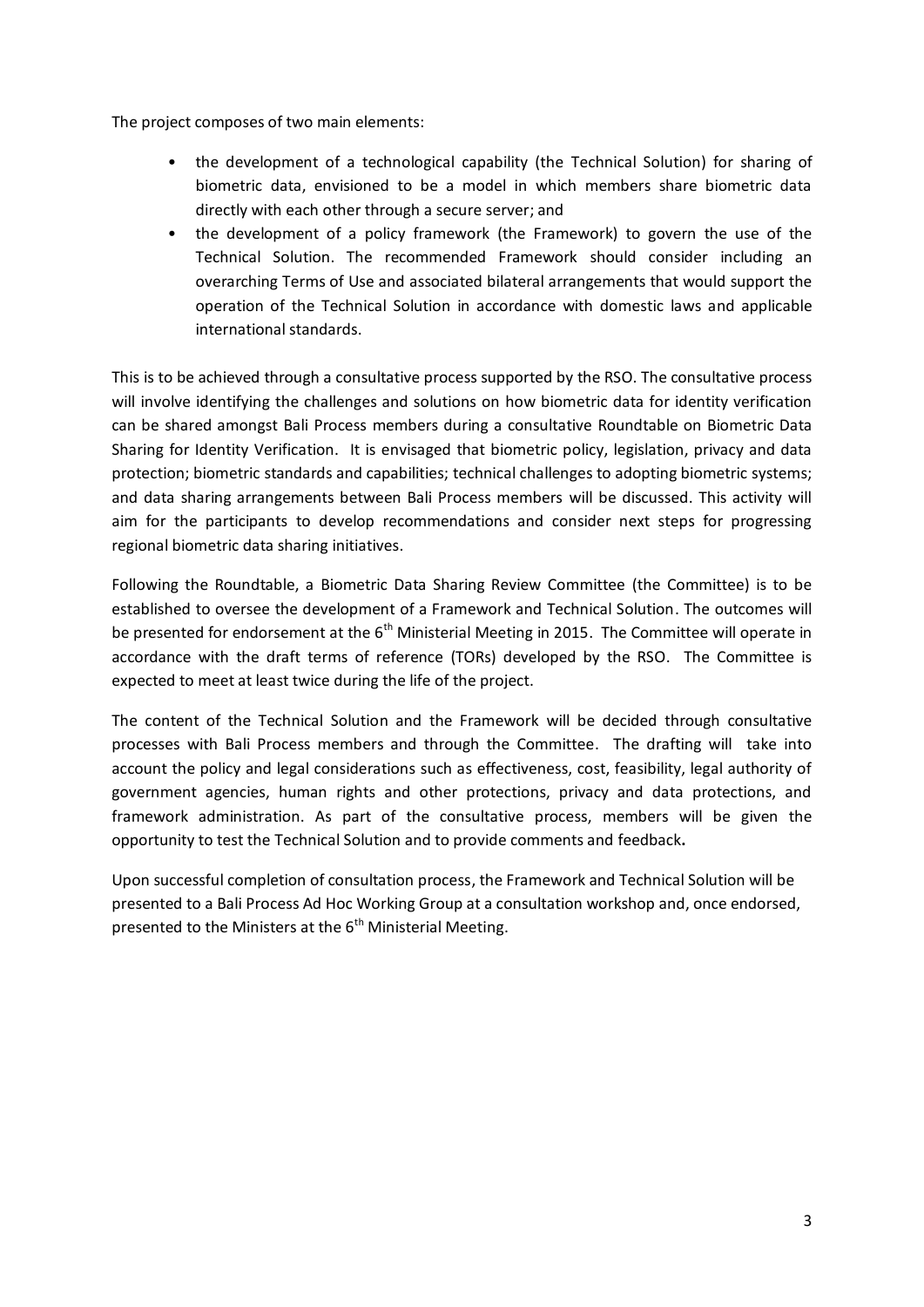# **ROUNDTABLE ON BIOMETRIC DATA SHARING FOR IDENTITY VERIFICATION**

# **Discussion paper: Possible Framework for Regional Data Sharing Initiative**

### **Executive Summary**

The Regional Support Office to the Bali Process (RSO) is developing a Regional Data Sharing Initiative (the RDSI) that aims to provide a comprehensive solution to facilitate harmonized, effective and timely biometric data sharing among participating members, consistent with member state's national legislations and international standards.

The global practice of sharing of biometrics data is increasingly proving to be an efficient and effective method for verifying identity of migrants and a way of recording migration flows between borders. Bali Process member states use biometrics recognition systems for travel, immigration, and national identification purposes. While biometrics technology is being adopted among Bali Process members, effective mechanisms to share biometric data regionally in a simple and secure manner to address irregular migration, people smuggling and human trafficking are yet to be developed.

Building on the strong interest in biometric systems and technology expressed by Bali Process during the fifth and eighth meetings of the Bali Process Ad Hoc Group Senior Officials this paper presents an option a policy framework (the Framework) to operationalize a data sharing technological solution (the Technical Solution) that is to be discussed at the *Roundtable on Biometric data sharing for identity verification* to be held on 15 and 16 October 2014 in Bangkok.

While the Technical Solution is aimed to be a simple channel of communication of biometric data, many technical, legal, policy and administrative issues need to be considered. These issues include developing a Framework that addresses complex legal and policy contexts that include international human rights obligations, diverse domestic legal systems, and international, regional and domestic privacy frameworks. These issues are discussed in separate sections of this paper.

**Section one** explains the concept and use of biometric data within the Bali Process context and discusses the biometric data sharing context that would apply to Bali Process members.

**Section two** summarizes different framework options available to implement the RDSI. Noting the voluntary and non-binding nature of the Bali Process, a framework is recommended based on an analysis of numerous legal and policy considerations which are explored in detail in the 'Policy and legal risk and mitigation' table provided at Attachment A. The recommended framework consists of an overarching principles or "Terms of Use" that sets out the minimum standards and safeguards for participation in the Framework. The Terms of Use will be adopted by a network of secondary agreements between participating members that contain specific details of data sharing arrangements as well as any potential safeguards additional to the minimum safeguards set out in the Terms of Use. An initial draft of the Term of Use is included at Attachment B.

The recommended framework would offer the following benefits:

a harmonized and consistent approach to biometric data sharing between member states;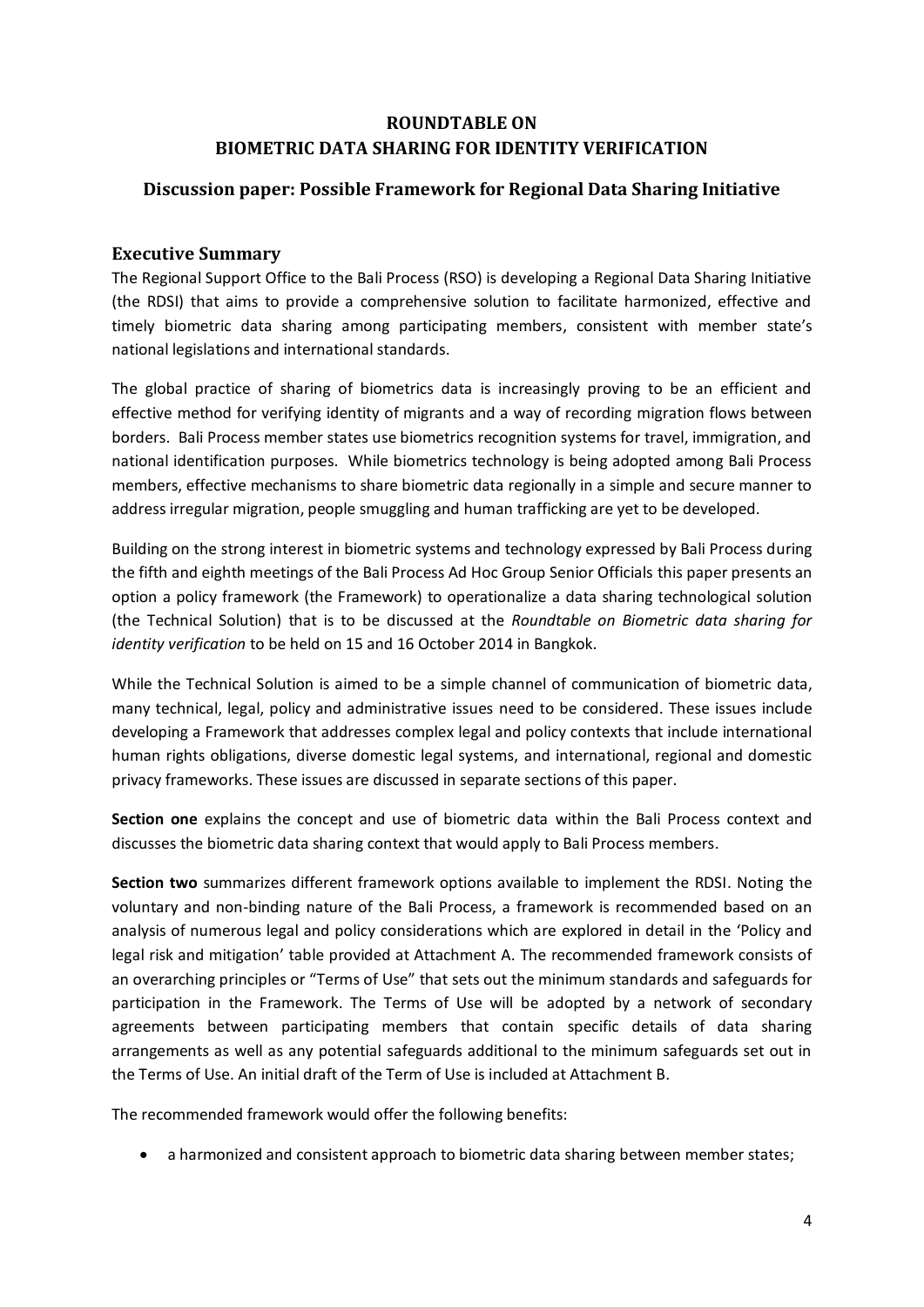- flexibility and dynamism to accommodate the specific bilateral relationships and diverse domestic contexts of member states. For example, depending upon the relationship between the parties, bilateral arrangements may be binding or non-binding;
- any endorsed Terms of Use would contain minimum standards and safeguards that are specific to this framework only and would not act, or be seen, as a general declaration of principles that applies to anything outside the framework; and
- reduction in duplication of agreements and negotiation time for bilateral negotiations if rules and minimum standards and safeguards have already been agreed.

**Section three** proposes possible administrative arrangements for the Framework, including arrangements for a committee supported by the RSO to be the primary body responsible for administrative and oversight purposes.

**Section four** provides an overview of the possible features of the proposed Technical Solution, taking into account the policy considerations set out in the 'Policy and legal risk and mitigation' table provided at Attachment A.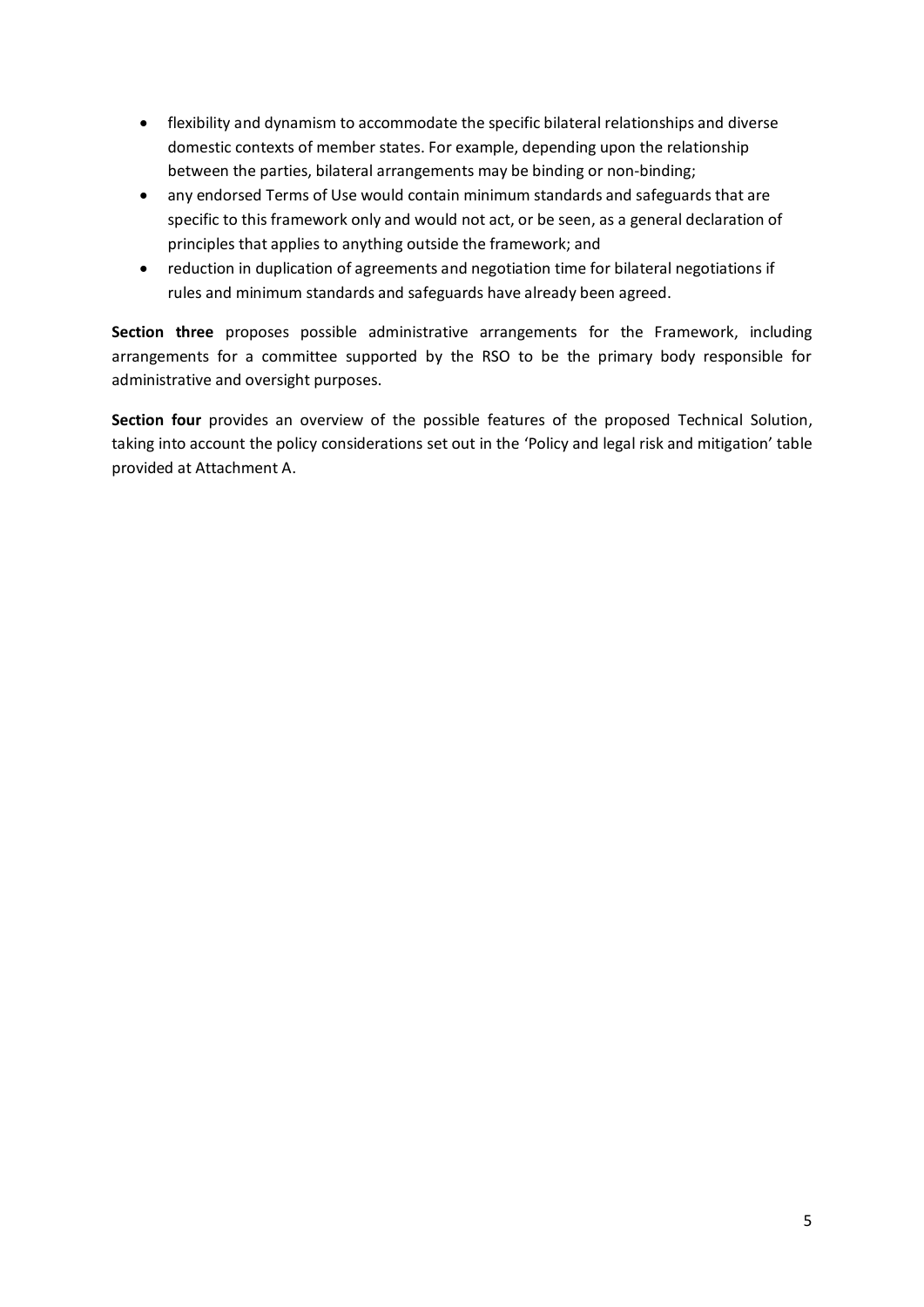# **Section One: Use of biometric data**

Biometrics (or biometric recognition) is defined by the International Standardisation Organisation as the "automated recognition of individuals based on their biological and behavioral characteristics". The biological and behavioral characteristics are those from which distinguishing, repeatable biometric features can be extracted for the purpose of biometric recognition."<sup>1</sup> Biometric data can include fingerprint recognition, face recognition, DNA matching, eye (iris and/or retina) recognition, and signature recognition. Based on current adopted technologies by both government and private entities, fingerprint and facial images are the most widely used form of biometric data.

For many Bali Process member states, biometrics are being used, or proposed to be used, for travel, immigration, nationality and national identification purposes (either in passports and national ID cards or both). In some countries, biometrics are also used for identification for social security, criminal investigation and disaster relief purposes.

Biometric data is increasingly seen as an advanced method of effective and efficient identification of individuals. In particular, sharing biometric data between countries utilizes the greater database resources of partnering countries and can provide a more timely and effective mechanism to identify individuals whose identity are unknown or uncertain, and to combat identity fraud.

Within the Bali Process context, potential uses of biometrics for identification purposes include:

- Checking of visa applicants, displaced persons, asylum seekers, residency applicants, transit passengers to determine whether they are:
	- · known or suspected terrorists (including foreign fighters)
	- · victims of human trafficking
	- · engaged in serious criminal activity or
	- involved in funding/collecting donations for prescribed organizations
- Checking of visa applicants and persons seeking protection to determine whether they are making asylum claims in multiple jurisdictions and are "forum shopping"
- Checking of visa applicants to determine whether known or suspected sex tourists/sex offenders
- Detecting persons (asylum seekers or displaced persons) who have already received protection from a 3rd country (country of first asylum) or have been registered as a refugee by the UNHCR
- Ability to re-document genuine visa or passport holders who have had their travel document lost/stolen/withheld
- Checking of travel documents against white lists and black lists held in country or organization of issue

### **Biometric data sharing within the Bali Process context**

1

Due to the large membership of the Bali Process, any inclusive framework for regional biometric data sharing must balance the desire for a harmonized and consistent approach with the diverse and complex domestic contexts of member states. The domestic contexts of member states may have

 $<sup>1</sup>$  ISO/IEC 2382-37. Information Technology – Vocabulary – Part 37: Biometrics</sup>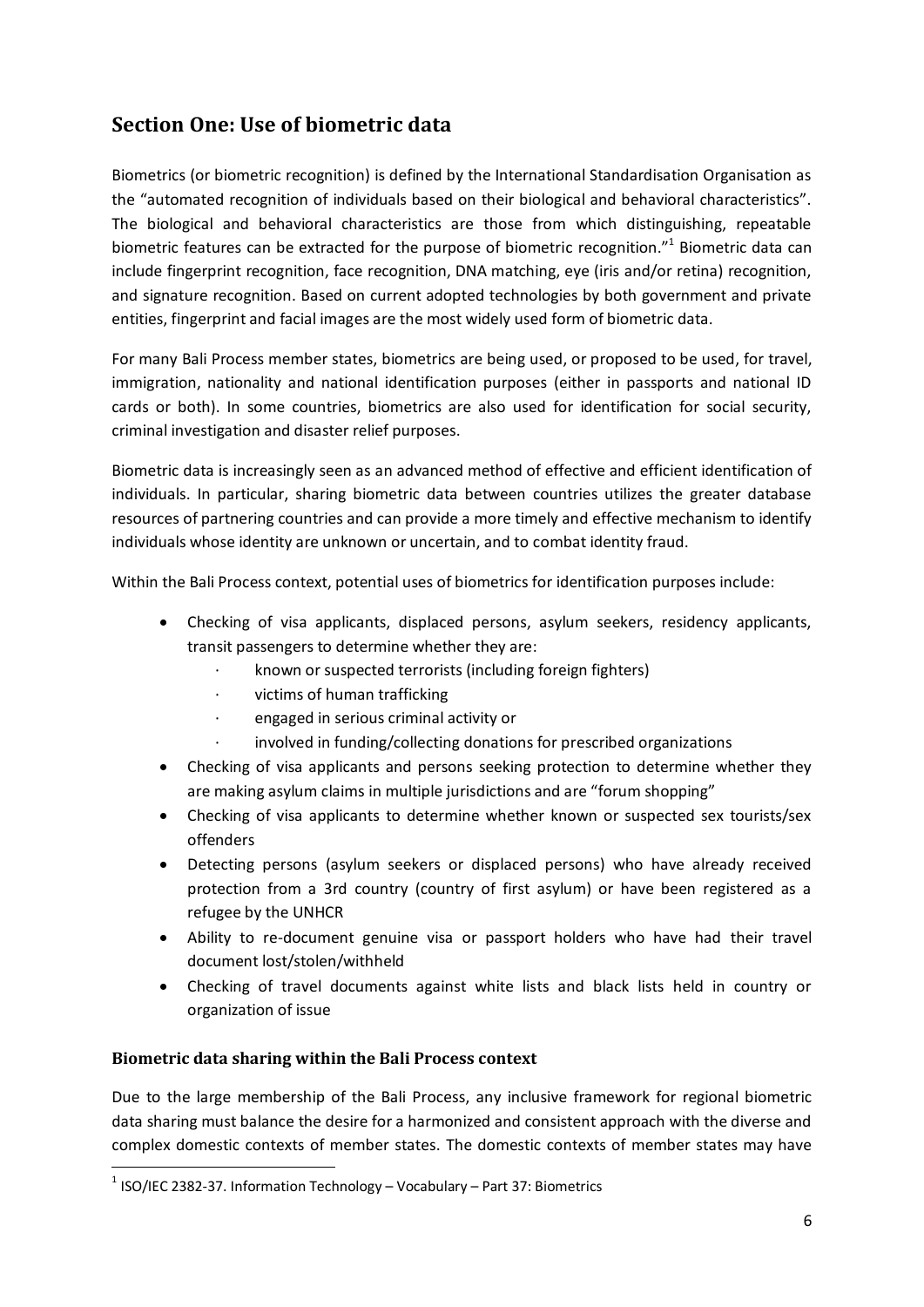key variables that result in different approaches and policy considerations when sharing biometric data. For example, member states would have varying uses and capabilities for biometric data for identification purposes. Different immigration and law enforcement agencies may also have different legal authorities to collect, use and disclose biometrics and other immigration related information.

There are also key legal variables. For example, the privacy and data protection systems of member states, including avenues for access and correction of personal information held by government agencies, vary greatly. These privacy and data protection systems may also operate within different regional and international privacy principle frameworks such as the UN Guidelines for the Regulation of Computerized Personal Data Files, EU Data Privacy Directive, the OECD Guidelines on the Protection of Privacy and Transborder Flows of Personal Data, the APEC Privacy Framework.

Member states may also have varying international obligations including the non-refoulement principle and the Universal Declaration of Human Rights, and where applicable, the Refugees Convention, the International Convention on Civil and Political Rights, the Convention Against Torture, the Convention on the Rights of the Child, and the UN Convention on Transnational Organized Crime.

In addition to balancing these key variables, any framework must also operate alongside existing data sharing and biometric sharing mechanisms between members. Such arrangements include formal multilateral mechanisms such as Eurodac, Five Country Conference (FCC), Interpol's i24/7 communication system and Automated Fingerprint Identification System (AFIS), Agreement on Information Exchange and Establishment of Communication between some ASEAN countries, UNODC Voluntary Reporting System – Migrant Smuggling and Related Crime (VRS-MSRC) as well as informal and ad-hoc arrangements between countries.

The proposed framework should be developed to incorporate several features that will complement and not overlap with these pre-existing arrangements.

The Framework is intended to apply to a greater number of countries in the region than FCC or Eurodac. The Bali Process encompasses 45 member states and 3 member organizations in the region, significantly more than the FCC member countries or the Eurodac network, which can only potentially be used by New Caledonia.

Unlike Interpol or Eurodac, the proposed Framework should not host a central database that stores biometric data and other personal information. This reduces privacy risks as well as enabling countries to share data bilaterally without concerns of building a central database.

The use of the Framework may be broader than the crime and law enforcement uses of the Interpol databases. While there may be a broad overlap between the uses of both mechanisms, the Framework may additionally be used for identity verification for migration, refugee and resettlement purposes.

Since the Framework is intended to be used simply as a channel of communication that may facilitate or initiate further information sharing and cooperation, it should complement and not overlap or conflict with general criminal information sharing frameworks. For example, countries may prefer to use the Framework as a preliminary investigative tool, and where a match exists, use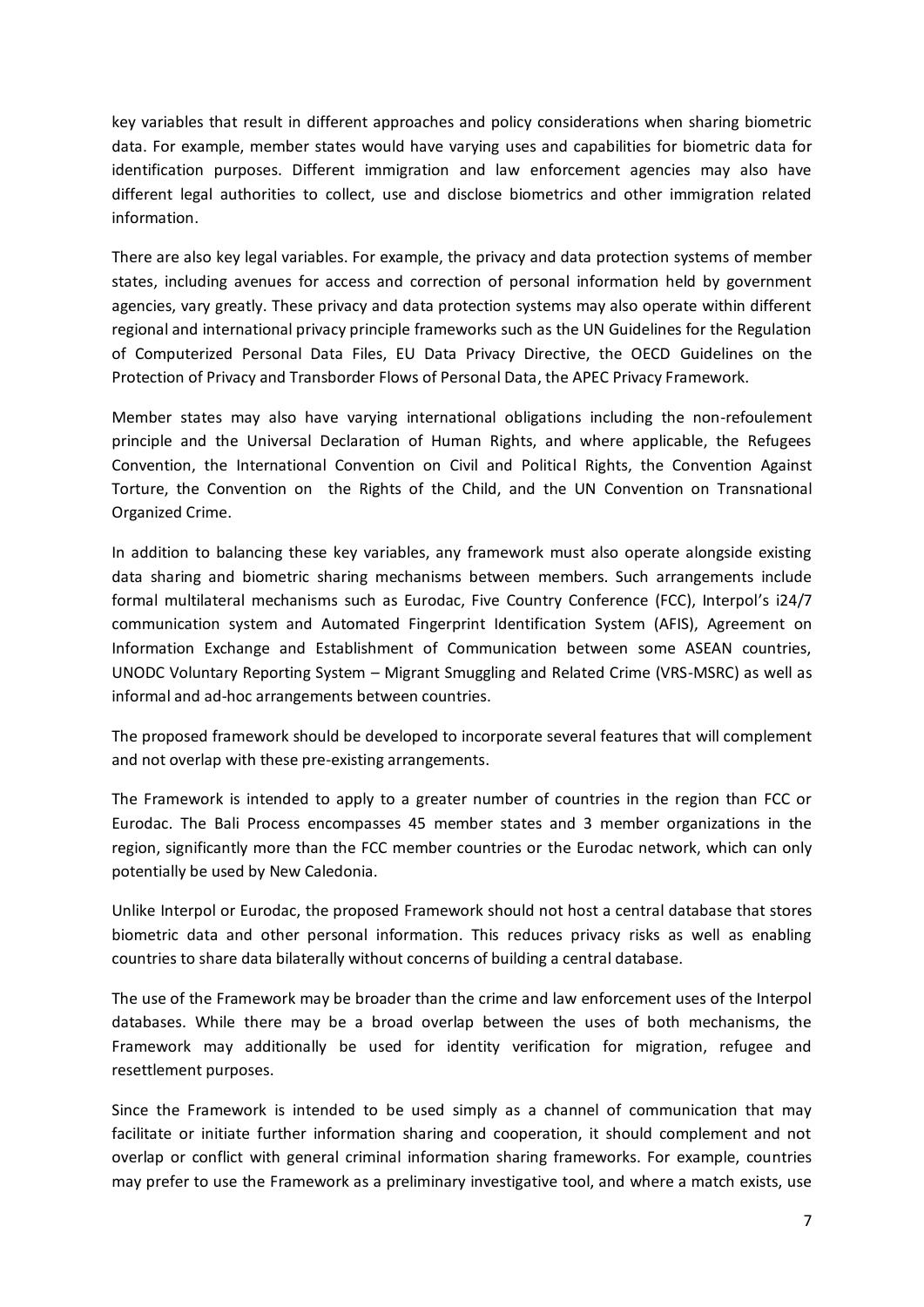more complex systems like through Interpol or the Mutual Legal Assistance framework to request further assistance.

Since the Framework only shares biometric data for identity verification, it will be used for specific identification and operational purposes, rather than more general non-nominal trends based information sharing such as through the VRS-MRSC.

Unlike any informal ad-hoc arrangements in existence, the Framework will offer countries an option to implement a more formalized, transparent and consistent arrangement.

Finally, as a voluntary framework, countries can opt in and opt out of the Framework, and choose whether or not to use it in any particular circumstance.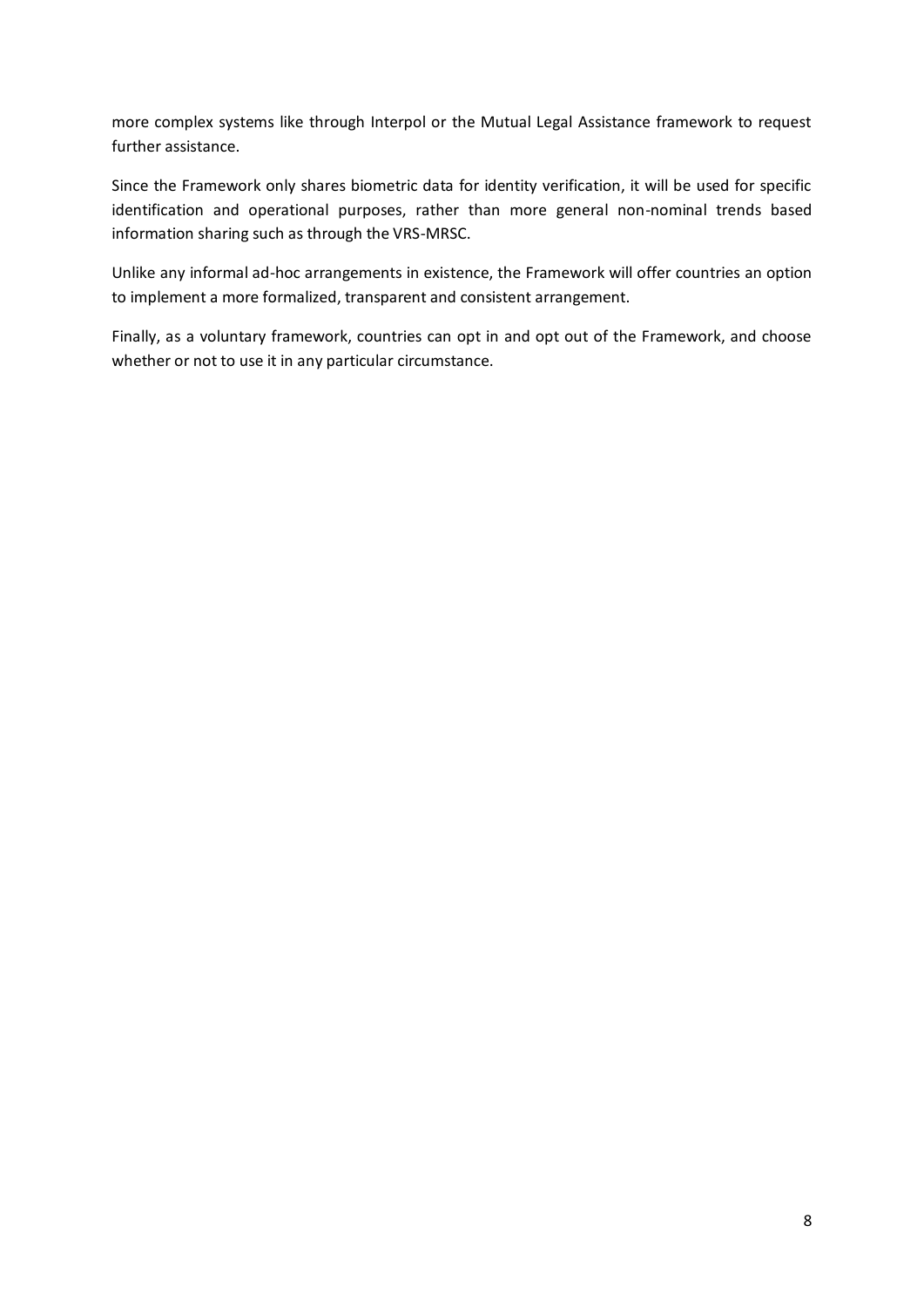# **Section Two: Framework options and recommendations**

### **Policy and legal considerations**

In developing any framework, policy and legal considerations and risks need to be assessed and mechanisms need to be established to mitigate these risks. These policy considerations and risks include ensuring the effectiveness of biometric data sharing to address irregular migration, people smuggling and human trafficking purposes, and the effectiveness of sharing between different systems and standards of member states.

Other policy considerations and risks include whether government agencies have lawful authority to collect and share biometric data, privacy and data protection, and international legal obligations including human rights and refugee protection. A table outlining these policy and legal considerations, and the mitigation options available, is available at Attachment A.

### **Framework options**

The following is a summary of the key benefits and challenges of various framework options.

| A legally-binding multilateral    | Benefits:                                                 |
|-----------------------------------|-----------------------------------------------------------|
| agreement, most likely a treaty,  | A legally binding agreement ensures certainty,            |
| which provides for all the        | enforceability and maximum protection and safeguards      |
| procedural and legal obligations. | A multilateral agreement creates consistency              |
| This would be similar to the      |                                                           |
| Eurodac system which is regulated | Challenges:                                               |
| by the binding Eurodac Directive. | Multilateral negotiations requiring agreement between     |
|                                   | many participants may be lengthy                          |
|                                   | Difficulties in addressing the needs of diverse legal and |
|                                   | policy contexts within one agreement                      |
|                                   | Many member states may not be willing to enter into a     |
|                                   | legally binding agreement                                 |
| Non-binding multilateral          | Benefits:                                                 |
| agreement, such as a              | A non-binding agreement means more member states          |
| Memorandum of Understanding       | may be willing to participate                             |
| (MOU). This would be similar to   | A multilateral agreement creates consistency              |
| the Agreement on Information      |                                                           |
| Exchange and Establishment of     | Challenges:                                               |
| Communication.                    | A non-binding agreement means less certainty,             |
|                                   | enforceability and protections and safeguards             |
|                                   | Multilateral negotiations requiring agreement between     |
|                                   | many participants may be lengthy                          |
|                                   | Difficulties in addressing the needs of diverse legal and |
|                                   | policy contexts within one agreement                      |
| A network of binding bilateral    | <b>Benefits:</b>                                          |
| agreements. This would be similar | A legally binding agreement ensures certainty,<br>$\cdot$ |
| to the Mutual Legal Assistance    | enforceability and maximum protection and safeguards      |
| Treaty framework.                 | Bilateral agreements based on model agreements create     |
|                                   | some consistency while also providing flexibility to meet |
|                                   | the needs of diverse bilateral relationships              |
|                                   |                                                           |
|                                   | Challenges:                                               |
|                                   | Complex system of bilateral agreements may result in      |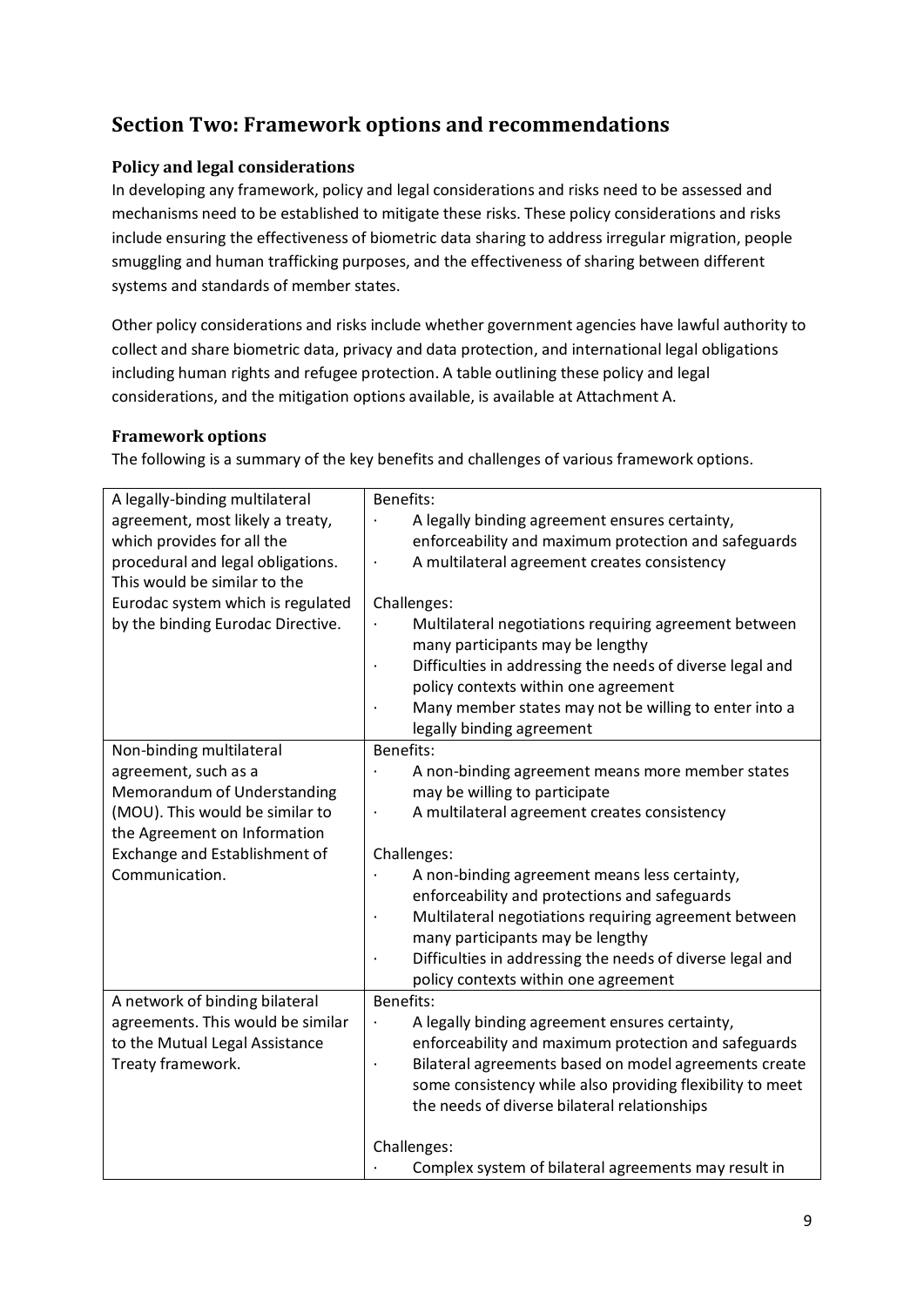|                                    | too little consistency for one Technical Solution.                   |
|------------------------------------|----------------------------------------------------------------------|
|                                    | System of bilateral agreements alone may create                      |
|                                    | duplication of effort for members during negotiation and             |
|                                    | administration of the agreement and use of the Technical             |
|                                    | Solution                                                             |
|                                    | Some members may not be willing to enter into a legally              |
|                                    | binding agreement                                                    |
| A network of non-binding bilateral | Benefits:                                                            |
| agreements. This already exists    | Non-binding agreements may mean member states are                    |
| through informal or ad-hoc         | more willing to participate                                          |
| arrangements between members.      | Bilateral agreements based on model agreements create<br>$\bullet$   |
|                                    | some consistency while also providing flexibility to meet            |
|                                    | the needs of diverse bilateral relationships                         |
|                                    | Challenges:                                                          |
|                                    | A non-binding agreement means less certainty,                        |
|                                    | enforceability and protections and safeguards                        |
|                                    | Complex system of bilateral agreements may result in                 |
|                                    | too little consistency for one Technical Solution.                   |
|                                    | System of bilateral agreements alone may create                      |
|                                    | duplication for members during negotiation,                          |
|                                    | administration and use of the Technical Solution.                    |
|                                    | Informal and ad-hoc arrangements provide less formality<br>$\bullet$ |
|                                    | and transparency.                                                    |

### **Recommended Framework**

As seen from the table above, each option has its own benefits and challenges, however given the diverse technical, legal and policy contexts of member states, the solution should contain a bilateral element to ensure enough flexibility to accommodate the specific dynamics of each bilateral relationship.

The preferable and desirable elements of a Framework are:

- Non-binding arrangements to reflect the non-binding nature of the Bali Process and facilitate greater agreement and participation
- Multilateral elements to create harmony and consistency
- Multilateral elements to reduce duplication for member states during negotiation, administration and use of the Technical Solution
- Bilateral elements to provide flexibility to meet the needs of diverse bilateral relationships

The recommended Framework incorporates a combination of the features of the above framework options. One example of such a combination is the arrangements under the FCC. Under the FCC, an umbrella High Value Data Sharing Protocol establishes a consistent overarching framework in which data is shared through one technical solution, the Secure File Sharing System. Supplementing this overarching framework is a network of secondary agreements between each of the five countries that addresses the specific dynamics of each bilateral relationship.

Similarly, within the non-binding, diverse context of the Bali Process, a Framework could contain: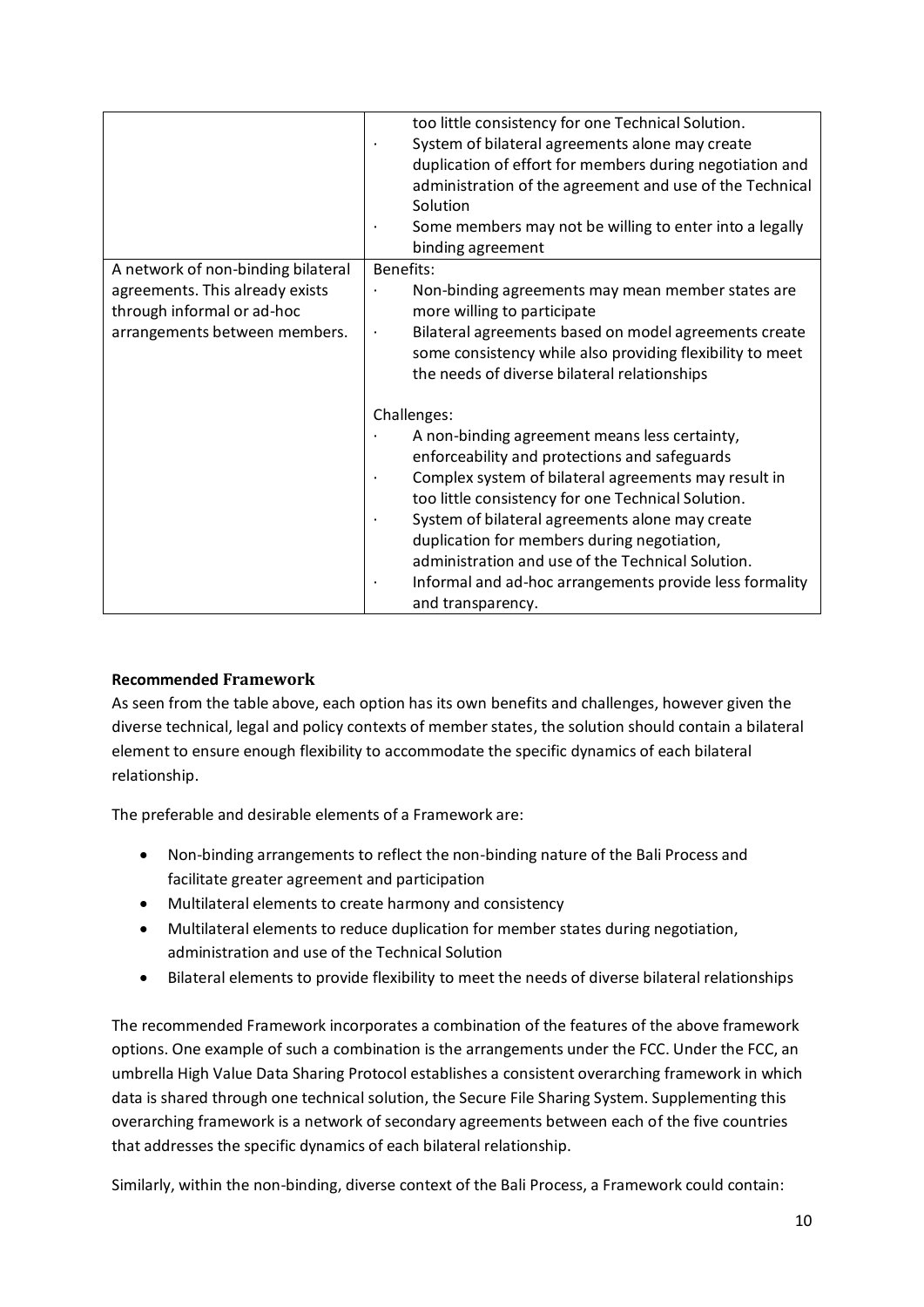- an overarching set of rules known as the "Terms of Use" endorsed by the Bali Process membership that sets out the rules and minimum standards and safeguards for participation in the Framework (an early draft example of this document can be found at **Attachment B**); and
- a network of secondary bilateral agreements between participating members that adopt the Terms of Use and add any specific details or additional safeguards relevant for each participating member, taking into account the diverse dynamics of each bilateral relationship.

Through the Terms of Use, a harmonized and consistent approach to biometric data sharing can be maintained between member states. A Terms of Use setting out rules and minimum standards and safeguards will also reduce duplication, time and effort when negotiating secondary bilateral agreements. Further, any endorsed Terms of Use would contain minimum standards and safeguards that are specific to this framework only and would not act as, or be seen as, a general declaration of principles that applies to anything outside the framework.

Through a network of secondary bilateral agreements, flexibility and dynamism is created to accommodate the specific bilateral relationships and diverse domestic contexts of member states. For example, depending upon the relationship between the parties, bilateral arrangements may be binding or non-binding.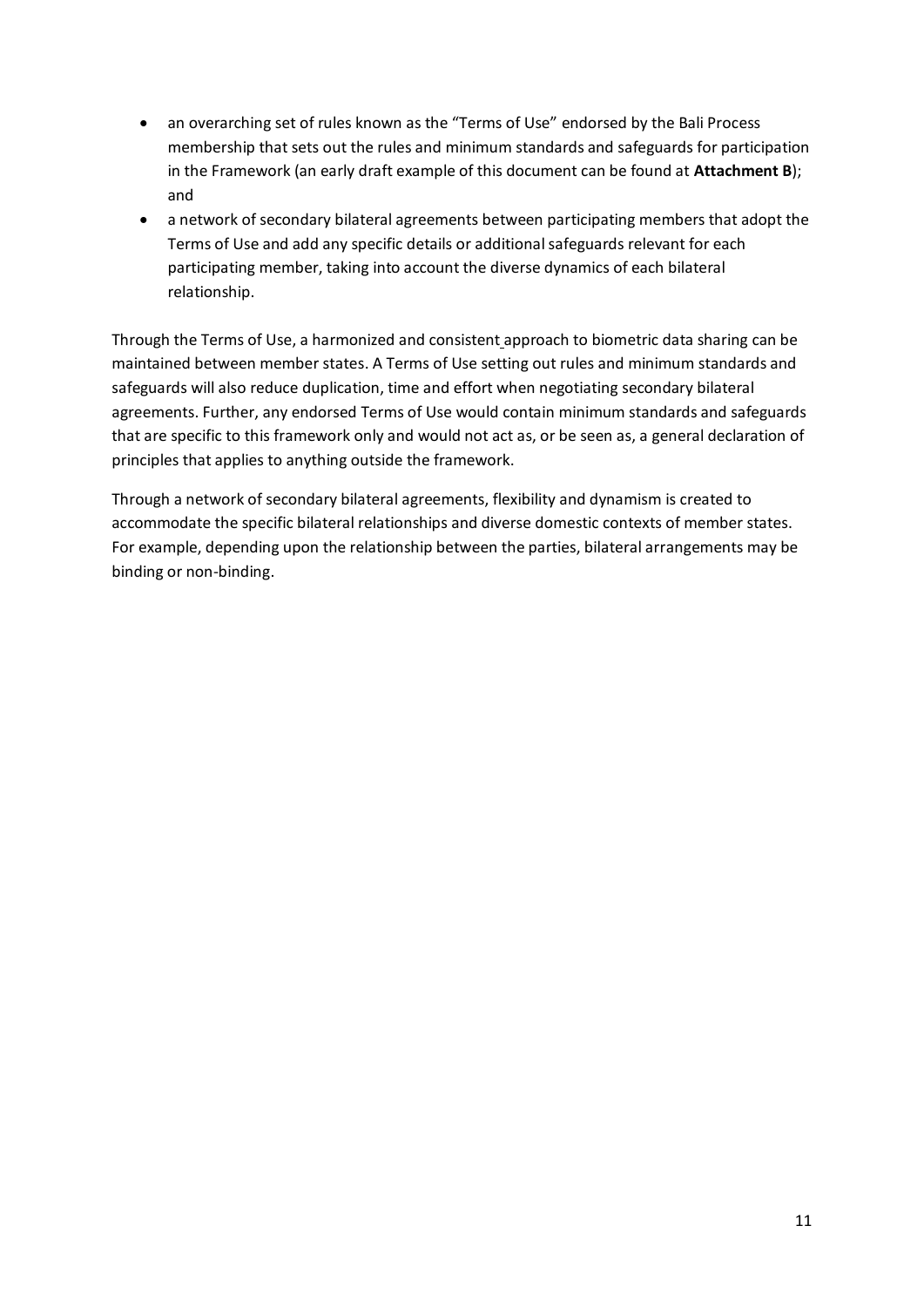# **Section Three: Framework administration**

Any administration of the Framework should ensure that the legal and policy risks continue to be assessed and mitigated throughout the lifetime of the Framework. The Framework should be administered by the RSO as a centralized and independent focal point. Consistent with Bali Process practice, a committee established by Senior Officials of the Bali Process Ad Hoc Group, consisting of no less than five Ad Hoc Group members and supported by the RSO, should be the primary body responsible for administrative and oversight purposes.

Administration mechanisms can include:

- Periodic and confidential reporting on transactions to build confidence in the Framework and to ensure that data sharing is low volume.
- Questionnaires and requests for case studies to understand uses of the system and ensure that data sharing is high value.
- Suspension or cancelling participation if there is any use of the Technical Solution inconsistent with the Framework.
- Open dialogue to allow technical refinements to the Technical Solution as necessary.
- Open dialogue to allow for any complaints and concerns to be raised.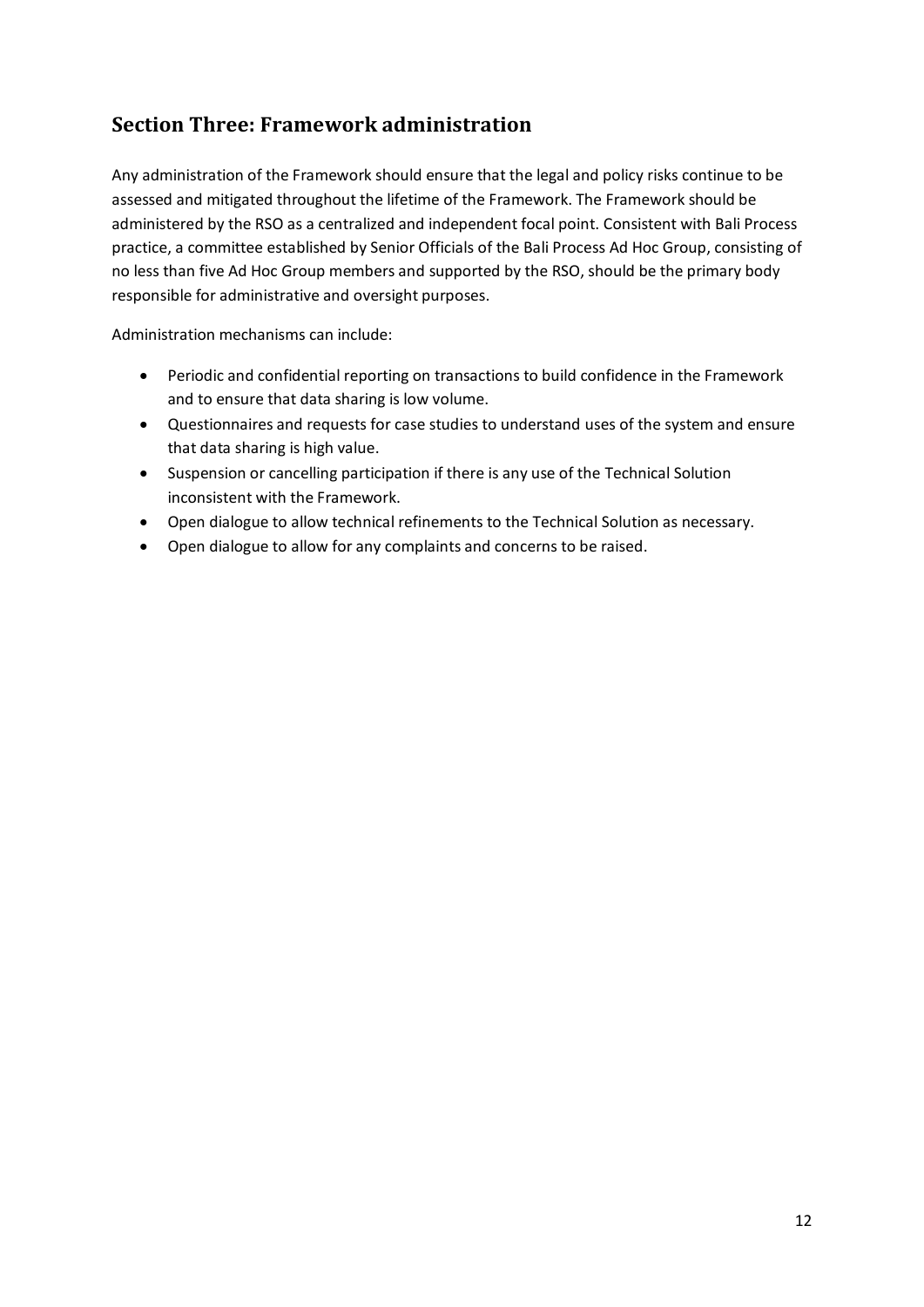# **Section Four: Possible features of the Technical Solution**

The following are possible features that could be incorporated into the Technical Solution, taking into account the legal and policy considerations and Framework features discussed in this paper:

- Mechanisms to ensure that requests remain low volume
- A Request tool that, prior to sending the request, seeks specific information relating to
	- o Biometric data to be matched (fingerprint, photograph)
	- o The countries from which matches are requested
	- o Purpose of the request (for irregular migration, people smuggling, trafficking or other related transnational crime)
	- o Whether a person has made a claim of persecution, and if so, against which country.
	- o Whether a person has made a claim of torture, or cruel, inhumane or degrading treatment, and if so, against which country.
- A Response tool that only provides "match" or "no match" response.
- Technical business rules that incorporate any minimum standards and safeguards, or additional safeguards. For example, if a user enters information that a person has made a claim of persecution against Country A, the Technical Solution will not allow requests to be sent to Country A.
- Mechanisms to ensure that data retention within the Technical Solution is limited, with all data sent through the system deleted after the request/response has been completed, or automatically deleted after a set maximum period (for example, 5 days).
- No biometric data should be retained, and only transactional data will be retained for administrative purposes.

The specific features of the Technical Solution will be determined through the consultation with interested member states, outcomes of meetings and workshops through the Bali Process and any relevant Bali Process working group or committee.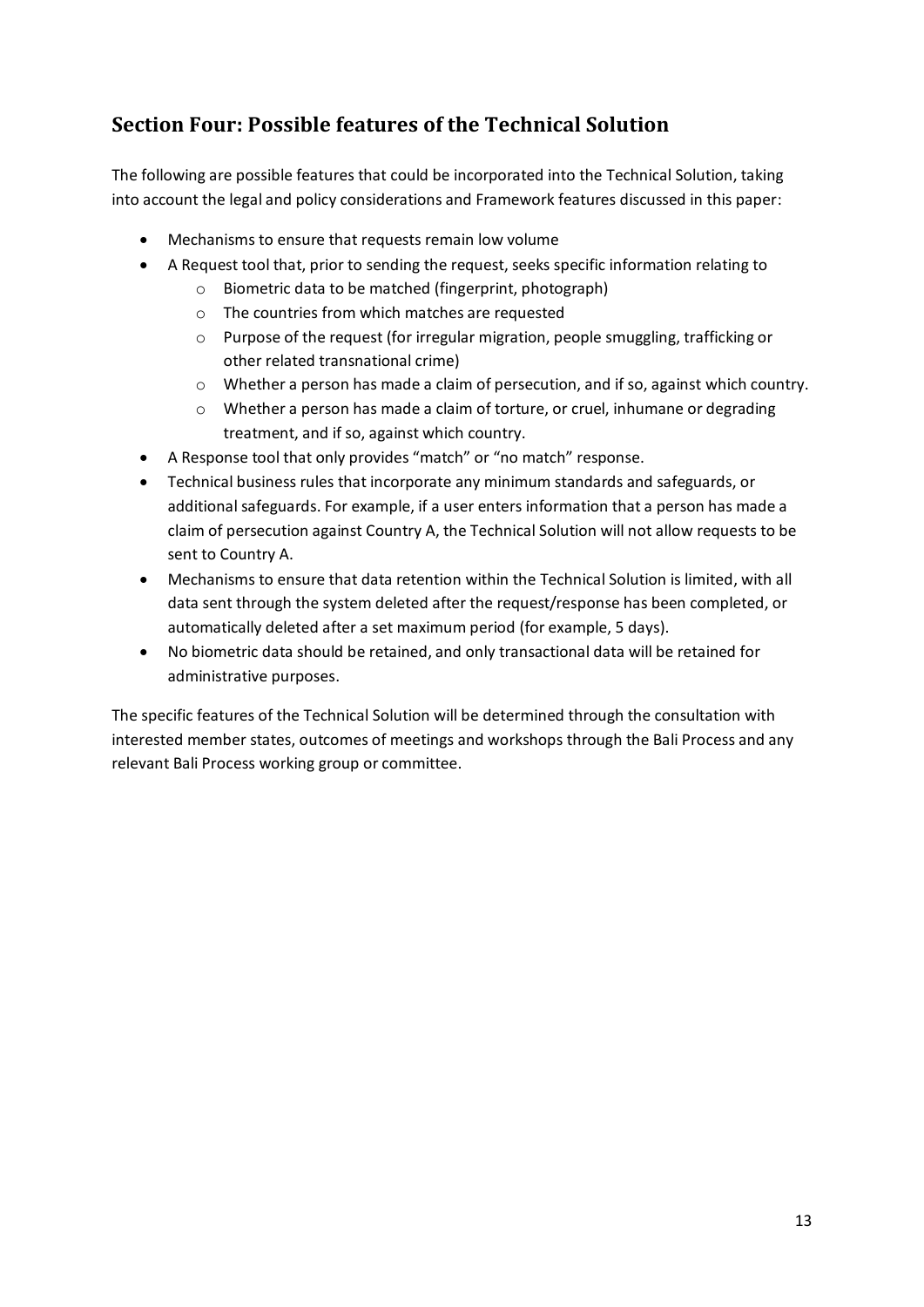| Policy consideration or risk                                                                                                                                                                                                                                                                                                                                                                                                                                       | <b>Mitigation options</b>                                                                                                                                                                                                                                                                                                                                                                                                                                                                                                                                                                                                                                                                                   |
|--------------------------------------------------------------------------------------------------------------------------------------------------------------------------------------------------------------------------------------------------------------------------------------------------------------------------------------------------------------------------------------------------------------------------------------------------------------------|-------------------------------------------------------------------------------------------------------------------------------------------------------------------------------------------------------------------------------------------------------------------------------------------------------------------------------------------------------------------------------------------------------------------------------------------------------------------------------------------------------------------------------------------------------------------------------------------------------------------------------------------------------------------------------------------------------------|
| The Framework must be effective in<br>addressing irregular migration, people<br>smuggling, trafficking in persons and<br>related transnational crime. Given the<br>ongoing development of members'<br>technological capacity, data sharing<br>should not unduly burden members'<br>resources and systems.                                                                                                                                                          | Data sharing is proposed to be:<br>"low volume" to ensure that sharing remain within<br>the technical capacity of members' systems; and<br>"high value" to ensure that the low volume of data<br>$\bullet$<br>shared has maximum effect.<br>Bilateral arrangements can allow members to flexibly<br>determine the data sharing arrangements that is most<br>effective for them.                                                                                                                                                                                                                                                                                                                             |
| Data sharing is effective only if the<br>biometric data can be shared and<br>understood by different countries and<br>systems.                                                                                                                                                                                                                                                                                                                                     | Standard formats (such as the NIST format for fingerprints)<br>should be used wherever possible.<br>The Technical Solution should also be capable of interpreting<br>different information, standards and formats and re-<br>configuring them for different participating members.                                                                                                                                                                                                                                                                                                                                                                                                                          |
| Any framework must complement and<br>not unduly overlap or conflict with<br>existing data sharing mechanisms.<br>Otherwise, any inconsistencies and<br>overlapping between the frameworks<br>will undermine the effectiveness of<br>both mechanisms.                                                                                                                                                                                                               | The Technical Solution should act as a simple channel of<br>communication to establish whether there are any biometric<br>matches between participating members. The Technical<br>Solution should be used as a starting point for further data<br>sharing, which may take place through other arrangements.<br>The framework should provide that the Technical Solution<br>does not prejudice any other data sharing mechanism and<br>should be used to complement and support those other<br>mechanisms.                                                                                                                                                                                                   |
| The proposed framework will only be<br>effective if it can be used within the<br>diverse legal and policy situations of<br>member states.<br>Due to the diversity of these situations,<br>a uniform set of rules for the<br>Framework may act to exclude some<br>countries, either because they cannot<br>meet the minimum standards of the<br>Framework or because their legal and<br>policy requirements will not allow<br>them to participate in such a system. | The Framework should remain flexible and dynamic wherever<br>possible. While minimum standards and safeguards should be<br>created, it must be acceptable to all member states. Flexibility<br>and dynamism can be achieved through countries negotiating<br>their own individual bilateral or multilateral agreements and<br>business rules for data sharing through the Technical Solution.<br>Any individual agreement may provide additional safeguards,<br>but must not be inconsistent with the minimum standards and<br>safeguards set out in the Terms of Use. Any individual<br>agreement must state that the minimum standards and<br>safeguards will prevail to the extent of any inconsistency. |
| The effectiveness of the Framework,<br>and any trust or confidence developed,<br>will be seriously undermined if the                                                                                                                                                                                                                                                                                                                                               | The Terms of Use should provide the following minimum<br>safeguards:<br>The Technical Solution should only be used for the                                                                                                                                                                                                                                                                                                                                                                                                                                                                                                                                                                                  |

# **Attachment A: Policy and legal risks and mitigation**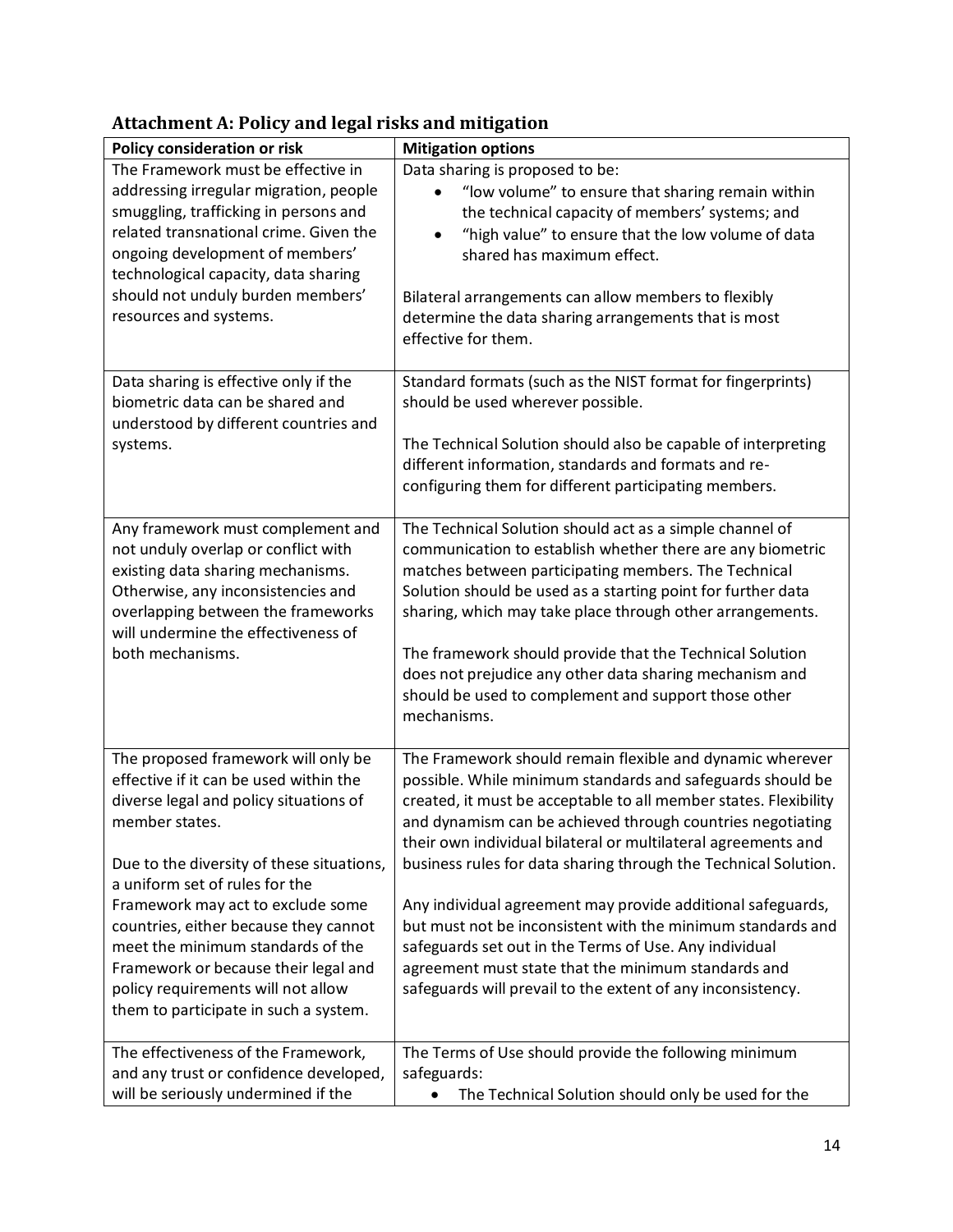| Framework is misused for improper<br>purposes.<br>There may also be concerns that, over<br>time, there is a "purpose creep" where<br>the Technical Solution is used beyond<br>the original scope envisioned.                                                                                                                                                                                                                                                                                                                                                                                                                             | purpose of identity verification for irregular migration,<br>people smuggling and trafficking in persons purposes.<br>Non-compliance may result in the country being<br>removed as a participant.<br>Amendments to the scope and purpose of the<br>$\bullet$<br>Framework need to be endorsed by the whole Bali<br>Process membership.                                                                                                                                                                                                                                                                                                                                                                                                                                                                                                                                                                                                                                                                                                              |
|------------------------------------------------------------------------------------------------------------------------------------------------------------------------------------------------------------------------------------------------------------------------------------------------------------------------------------------------------------------------------------------------------------------------------------------------------------------------------------------------------------------------------------------------------------------------------------------------------------------------------------------|-----------------------------------------------------------------------------------------------------------------------------------------------------------------------------------------------------------------------------------------------------------------------------------------------------------------------------------------------------------------------------------------------------------------------------------------------------------------------------------------------------------------------------------------------------------------------------------------------------------------------------------------------------------------------------------------------------------------------------------------------------------------------------------------------------------------------------------------------------------------------------------------------------------------------------------------------------------------------------------------------------------------------------------------------------|
| While the Bali Process is an inclusive,<br>non-binding process, the sharing of<br>personal information (in the form of<br>biometrics) means that there should<br>be a level of enforceability of any rules<br>to mitigate the risk of improper use or<br>privacy breaches.                                                                                                                                                                                                                                                                                                                                                               | Member states will be well aware of the importance to build<br>trust and confidence between member states and that future<br>cooperation will be undermined by improper use or privacy<br>breaches.<br>The Terms of Use should provide the following minimum<br>safeguards:<br>Suspension or cancellation of participation if there is a<br>breach of any rules.<br>Expectation that countries will take appropriate action<br>against officials who misuse the Technical Solution.                                                                                                                                                                                                                                                                                                                                                                                                                                                                                                                                                                 |
| If the cost of using the Technical<br>Solution is high, the use of the<br>Technical Solution may be limited.                                                                                                                                                                                                                                                                                                                                                                                                                                                                                                                             | End user interfaces should remain relatively simple and cost<br>effective to ensure there is limited cost overheads for users,<br>particularly in terms of both technology and training.                                                                                                                                                                                                                                                                                                                                                                                                                                                                                                                                                                                                                                                                                                                                                                                                                                                            |
| Safeguards should be established to<br>ensure that data sharing does not<br>breach international human rights<br>obligations, such as those under the<br>non-refoulement principle and the<br>Universal Declaration of Human Rights,<br>and where applicable, the Refugees<br>Convention, the International<br>Covenant on Civil and Political Rights,<br>the Convention Against Torture, the<br>Convention on the Right of the Child,<br>and the Convention on Transnational<br>Organized Crime.<br>The Technical Solution should also not<br>be used to discriminate against groups<br>of people without fair and reasonable<br>cause. | The Terms of Use should provide the following minimum<br>safeguards:<br>Safeguards should be available to all individuals,<br>regardless of whether they are a citizen or national of<br>a member state.<br>Biometric data of an individual who has sought<br>asylum, made a claim of torture, cruel, inhumane or<br>degrading treatment, and/or been recognized as a<br>refugee is not transferred to a country of origin or<br>feared harm (without their express consent).<br>Countries may explore further safeguards such as:<br>Where there is consent, countries should be able to<br>send information to UNHCR if there is a claim of prior<br>asylum, or if there is a suspicion that a person has<br>previously sought asylum with the UNHCR (where<br>consent is granted).<br>Biometric data of an individual who has sought and/or<br>$\bullet$<br>received protection is not transferred to a country<br>where there is an unacceptable risk of that<br>information being disclosed to an agent of persecution<br>or significant harm. |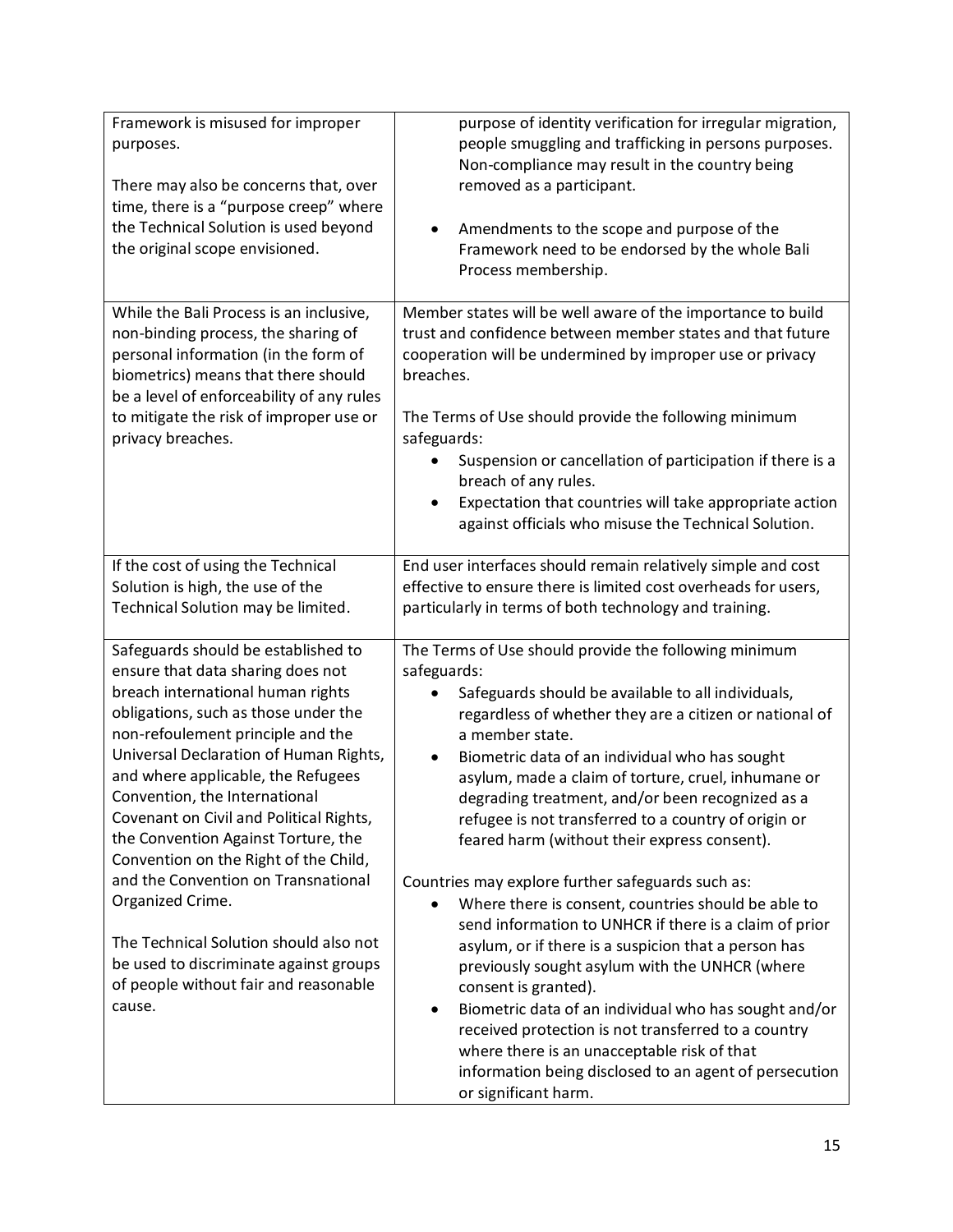|                                                                                                                                                                                                                                                                                                                 | Considerations for vulnerable persons, such as<br>$\bullet$<br>women, children and victims of trafficking.                                                                                                                                                                                                                                                                                                                                                                                      |
|-----------------------------------------------------------------------------------------------------------------------------------------------------------------------------------------------------------------------------------------------------------------------------------------------------------------|-------------------------------------------------------------------------------------------------------------------------------------------------------------------------------------------------------------------------------------------------------------------------------------------------------------------------------------------------------------------------------------------------------------------------------------------------------------------------------------------------|
|                                                                                                                                                                                                                                                                                                                 | The Technical Solution may incorporate these minimum<br>safeguards into business rules, header information and<br>preliminary questions for users.                                                                                                                                                                                                                                                                                                                                              |
| Responsibilities, standards and<br>safeguards under the Framework may<br>lead to officials breaching domestic<br>laws, for example data retention laws.                                                                                                                                                         | The Terms of Use should clearly establish that the use of the<br>Framework will only be subject to the domestic laws, policies<br>and international obligations of participating members.                                                                                                                                                                                                                                                                                                       |
| Officials must have the domestic legal<br>authority to collect, use and disclose<br>biometric data to protect against the<br>unlawful exercise of powers.                                                                                                                                                       | The bilateral elements of the Framework can flexibly<br>accommodate member states' different needs for legal<br>authority. For example, depending on the member state's<br>circumstances, a bilateral agreement can be legally binding<br>and act as a source of legal authority to collect, use and<br>disclose biometric data.                                                                                                                                                                |
| Since personal information will be<br>shared, there should be safeguards for<br>personal privacy and data protection.<br>Safeguards will need to take into<br>account domestic privacy and data<br>protection laws and policy, while also<br>ensuring that minimum safeguards are<br>met.                       | The Terms of Use should include minimum privacy and data<br>protection safeguards that are broadly consistent with privacy<br>principles set out in the OECD Guidelines and the APEC<br>Framework, the most widespread and accepted privacy<br>principles in the region.<br>Additional safeguards can be added in bilateral agreements as<br>per the needs of individual bilateral relationships.<br>The Technical Solution may also incorporate privacy<br>safeguards into its business rules. |
| The risk of a breach of the data system<br>(for example through human error or<br>hacking) is one of the most significant<br>risks of data sharing. Unauthorized<br>disclosure to third parties can also<br>jeopardize the law enforcement<br>function.                                                         | The Terms of Use should provide the following minimum<br>safeguards:<br>data security and accountability<br>data should be retained for only the period necessary<br>for identification purposes.<br>Member states should notify the other country of any security<br>breaches, and where appropriate, the data subject.                                                                                                                                                                        |
| Information should be collected by<br>lawful and fair means, and where<br>appropriate, with the consent of the<br>individual. This is consistent with the<br>collection principles under the OECD<br><b>Guidelines and the APEC Framework</b><br>and is a necessary check on<br>government power. This not only | The Terms of Use should provide the following minimum<br>safeguards:<br>Information should only be collected by lawful and fair<br>means, with clear notice (either generally or<br>specifically) of the purpose of the collection and<br>intended use.<br>Member states can also consider:                                                                                                                                                                                                     |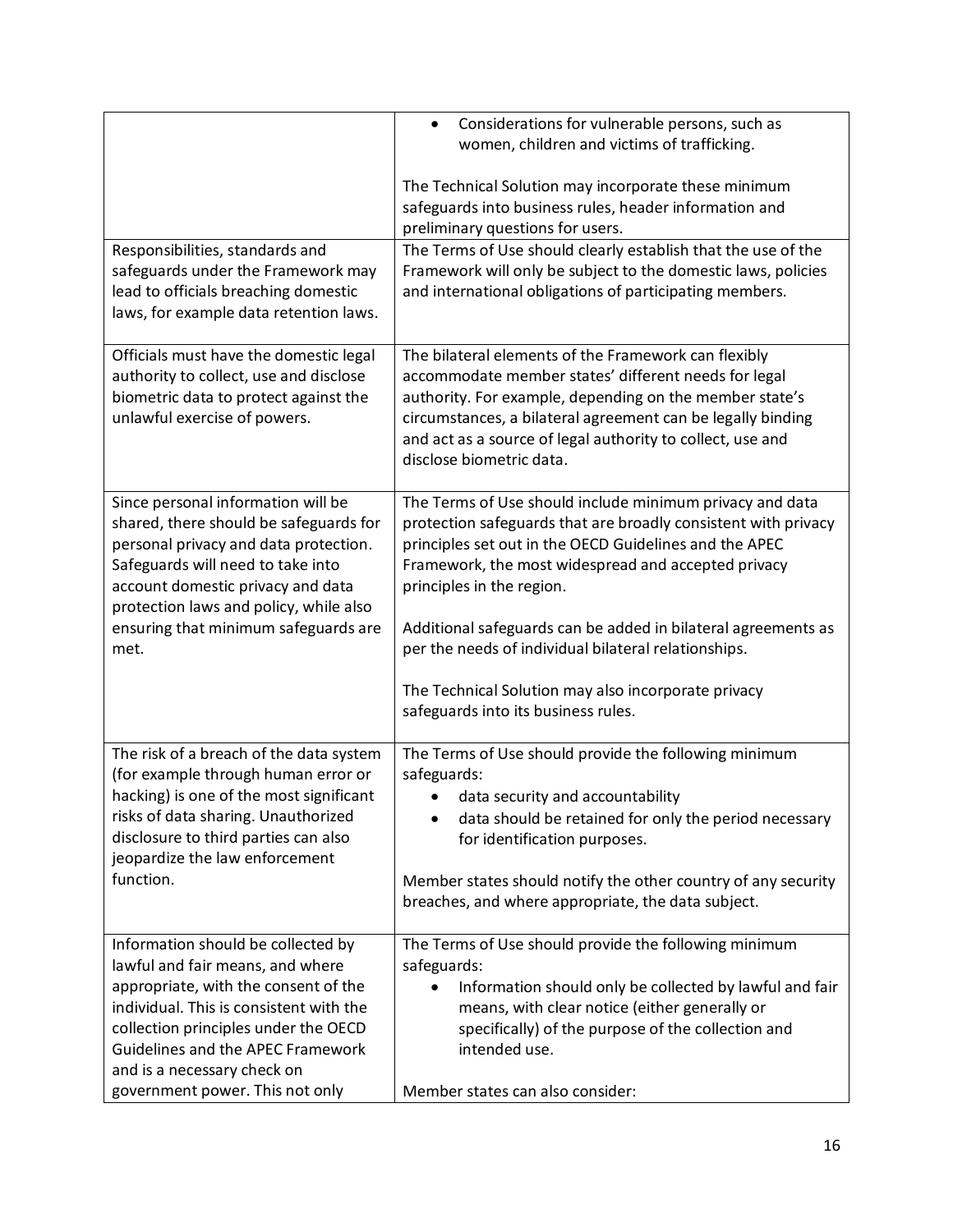| protects personal privacy but also<br>reduces the risk of information being<br>used for improper purposes and<br>strengthens the legality of potential<br>law enforcement investigations.<br>Unlawful collection results in officials<br>acting outside of their legal authority<br>and breaching the rule of law.                                                                                                                                                                                                                                                                      | Training officials to clearly understand their lawful<br>$\bullet$<br>authority.<br>In addition to seeking specific consent from an<br>individual, general notices can be shown at the time of<br>collection.<br>Awareness campaigns that create general<br>understanding of the Framework for individuals.                                                                                                                                                                                                                                                                                                                                                                                                                                                               |
|-----------------------------------------------------------------------------------------------------------------------------------------------------------------------------------------------------------------------------------------------------------------------------------------------------------------------------------------------------------------------------------------------------------------------------------------------------------------------------------------------------------------------------------------------------------------------------------------|---------------------------------------------------------------------------------------------------------------------------------------------------------------------------------------------------------------------------------------------------------------------------------------------------------------------------------------------------------------------------------------------------------------------------------------------------------------------------------------------------------------------------------------------------------------------------------------------------------------------------------------------------------------------------------------------------------------------------------------------------------------------------|
| Use and disclosure of information<br>should be consistent with the purpose<br>notified to the individual at the time of<br>collection, unless there is subsequent<br>consent of the individual or authority<br>from the law. This is consistent with<br>the purpose specification and use<br>limitation principles under the OECD<br><b>Guidelines and APEC Framework.</b>                                                                                                                                                                                                              | The Terms of Use should provide the following minimum<br>safeguards:<br>The use and disclosure of information should be<br>consistent with the purpose notified to the individual<br>at the time of collection, unless there is subsequent<br>consent or authority from the law.<br>Member states can also consider:<br>Exploring how, under their domestic laws, officials can<br>have specific lawful authority and exemptions to use<br>and disclose information in a way that is not<br>consistent with the purpose notified.<br>Personal information should only be matched with<br>data that was obtained for an identification,<br>nationality, law enforcement, people smuggling,<br>migration, trafficking in persons or related<br>transnational crime purpose. |
| Reliance of inaccurate information<br>undermines the integrity of the data<br>sharing system and can potentially<br>have severe adverse effects on<br>individuals. Inaccurate data could<br>result in mis-identification and in<br>innocent individuals being charged,<br>detained or convicted.<br>Further, inaccurate data from one<br>database can be replicated in other<br>databases.<br>If data is shared with countries that do<br>not allow access and correction of<br>data, it may be impossible for<br>individuals to correct the inaccurate<br>personal information stored. | The Terms of Use should provide the following minimum<br>safeguards:<br>Data should be accurate, complete and up-to-date.<br>Data should be retained for only as long as needed for<br>٠<br>the purpose for which it is used.<br>Officials and individuals should have available to them<br>avenues to access and correct the personal<br>information that exists within any database.<br>Members should notify relevant members to any<br>$\bullet$<br>inaccurate information and seek to amend or correct<br>that information.                                                                                                                                                                                                                                          |
| Data should be non-identifiable                                                                                                                                                                                                                                                                                                                                                                                                                                                                                                                                                         | Depersonalized and non-identifiable data should be shared                                                                                                                                                                                                                                                                                                                                                                                                                                                                                                                                                                                                                                                                                                                 |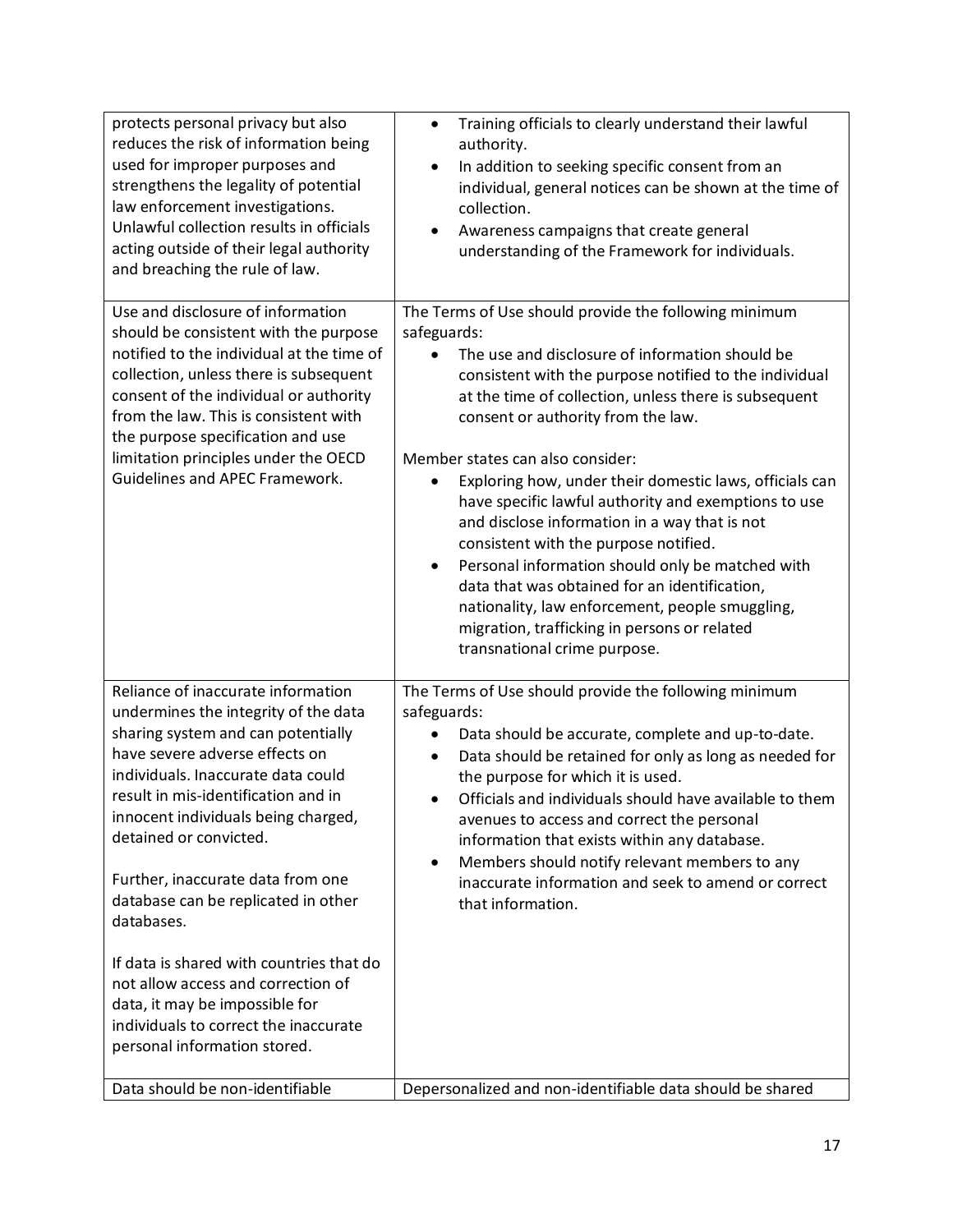| wherever possible. This not only<br>protects the privacy of individuals, but<br>also minimizes harm caused by<br>breaches of the system.                                                                                                                                                                                        | wherever possible. This means that officials should consider<br>using only one biometric data in the one request - they should<br>be separated if possible.                                                                                                                                                                                                                                                         |
|---------------------------------------------------------------------------------------------------------------------------------------------------------------------------------------------------------------------------------------------------------------------------------------------------------------------------------|---------------------------------------------------------------------------------------------------------------------------------------------------------------------------------------------------------------------------------------------------------------------------------------------------------------------------------------------------------------------------------------------------------------------|
| While data needs to be identifiable for<br>officials to verify identity, the risk of<br>inadvertent or improper disclosure to<br>third parties means that the data itself<br>should not be personally identifiable.                                                                                                             |                                                                                                                                                                                                                                                                                                                                                                                                                     |
| Some countries have avenues for third<br>parties to access information through<br>court processes and rights to<br>government information. Inquiries and<br>royal commissions may also have<br>powers to compulsorily obtain<br>information. Release of information<br>through these avenues may breach<br>privacy protections. | Member states may consider inserting confidentiality<br>obligations in bilateral agreements to protect both the privacy<br>of individuals and the integrity of the investigative process.<br>While this might not be legally binding or may be ultimately<br>overridden by more binding or coercive laws, such obligations<br>should ensure that confidentiality and privacy concerns are<br>adequately considered. |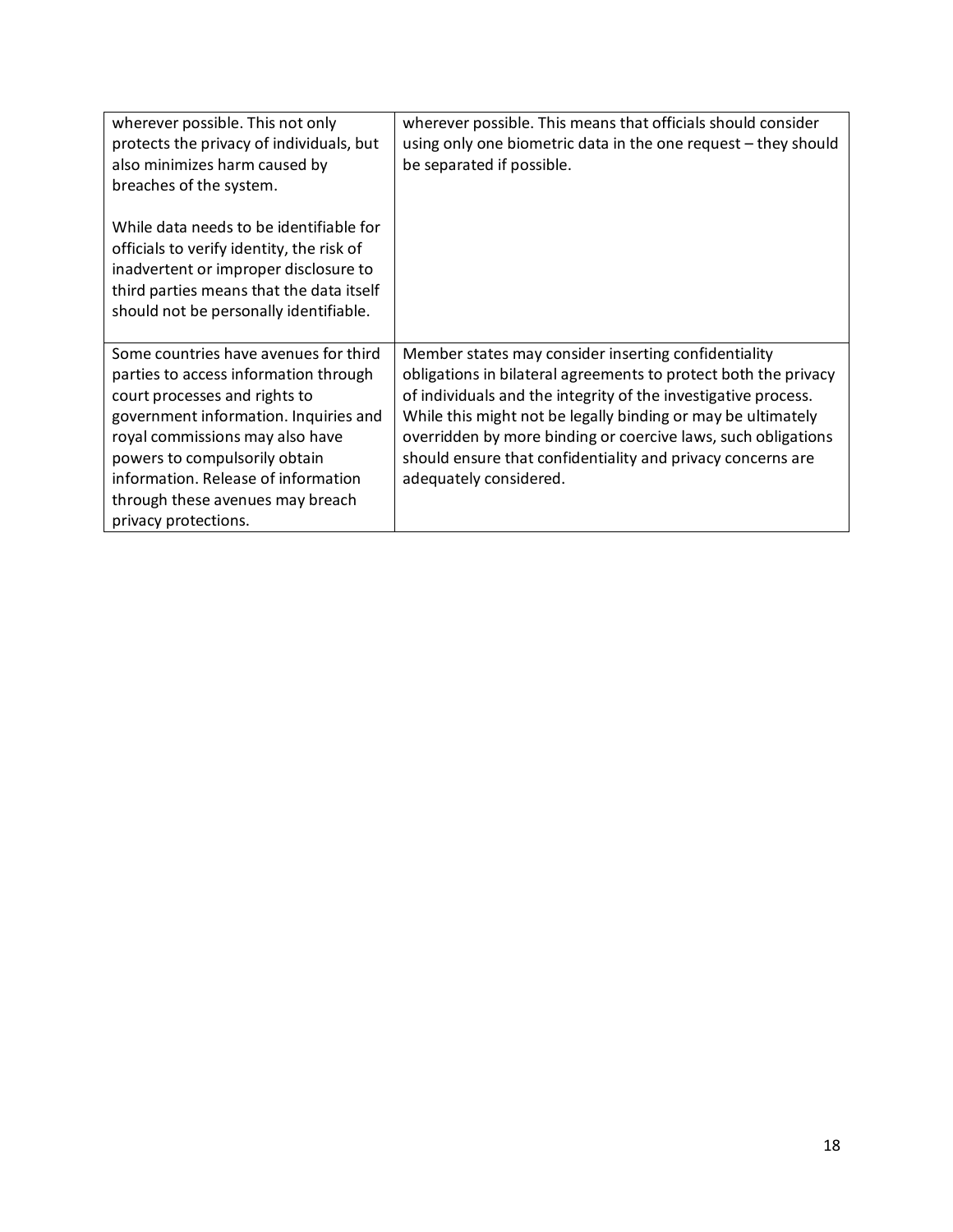# **Attachment B: Example Terms of Use**

### **Background**

At the  $6<sup>th</sup>$  Ministerial Conference of the Bali Process, the Ministers of the Bali Process member states:

- Recognizing the importance of burden sharing, collective responsibility and international and regional cooperation to combat irregular migration, people smuggling, trafficking in persons and related transnational crimes;
- Desiring to facilitate cooperation between Bali Process members through the timely sharing of biometrics for the purposes of identity verification and combating identity fraud;
- Respecting the importance of confidentiality and upholding the human rights and privacy of individuals;
- Noting that it is not intended for these Terms of Use to be legally binding or to displace the domestic laws, policies and international obligations of a Participating Member;
- Noting that the use of the Technical Solution under these Terms of Use should complement and not prejudice any other information sharing mechanism available to Bali Process members; and
- Noting that the Technical Solution under these Terms of Use forms part of a greater context of general information sharing among Bali Process members;

Endorsed the establishment of the Technical Solution under these Terms of Use.

# **Definitions**

- 1. Definitions:
	- (a) Biometrics means the automated recognition of individuals based on their biological and behavioral characteristics, and includes facial images, fingerprints and iris and retina scans.
	- (b) Individual means any natural person, whether they are a citizen or non-citizen, or a national or nonnational of a country.
	- (c) Personal information means any information that may, by itself or with other information, be used to identify an individual, and includes biometrics.
	- (d) Participating Member means any Bali Process member state or organization that has complied with paragraphs 4 and 5 of these Terms of Use.
	- (e) Requesting Member means the Bali Process member state or organization that makes a request under paragraph 10 of this Terms of Use.
	- (f) Responding Member means the Bali Process member state or organization that makes a response under paragraph 11 of this Terms of Use.
	- (g) Technical Solution means the technological mechanism established to facilitate the exchange of biometric data between Participating Members under these Terms of Use.

### **Scope of the engagement**

2. The use of the Technical Solution is intended to be limited to identification and identity verification for irregular migration, people smuggling, trafficking in persons and related transnational crime purposes only.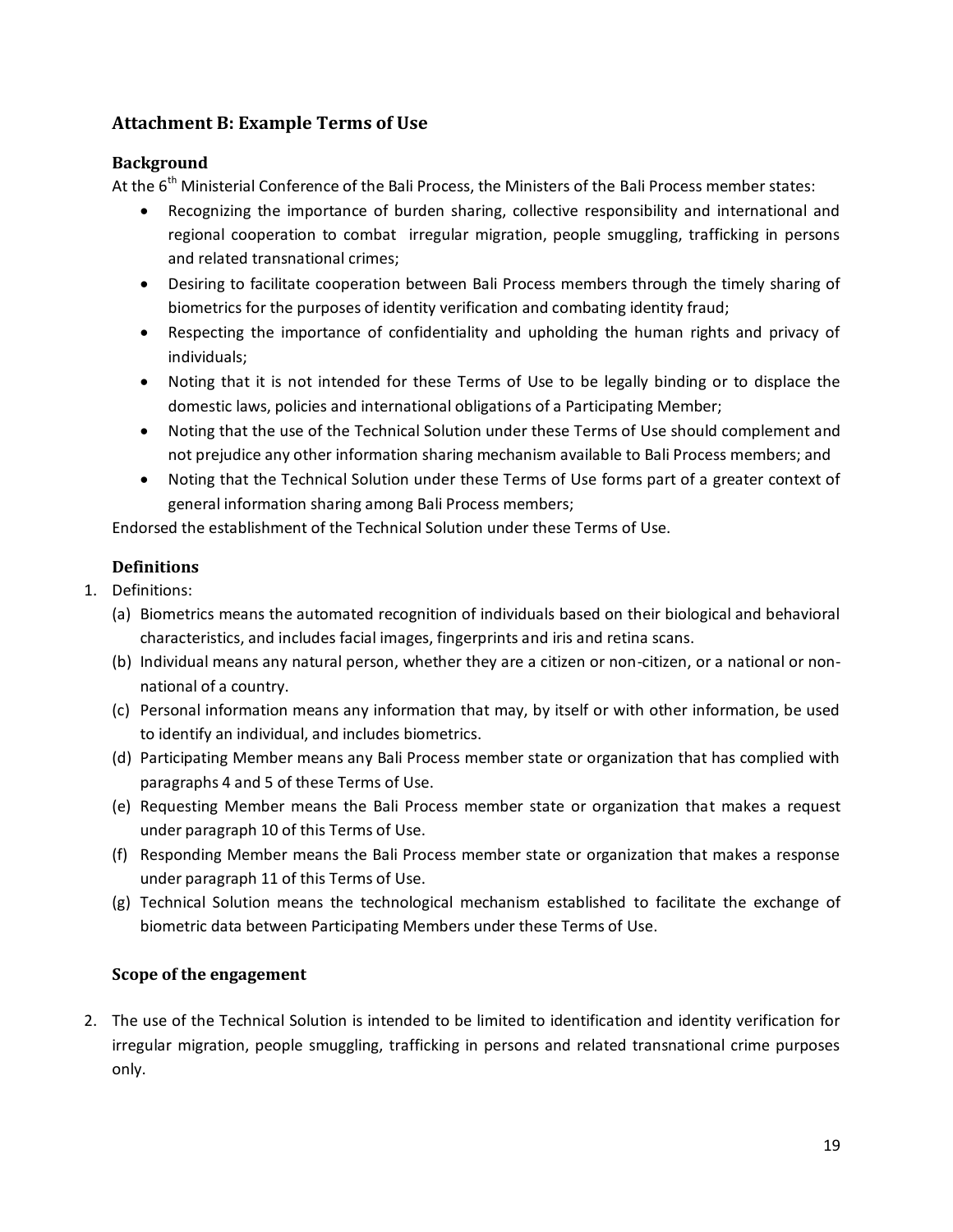### **Participation and reporting**

- 3. All Bali Process member states and organizations are entitled to participate and use the Technical Solution. Use of the Technical Solution is voluntary and is subject to the domestic laws, policies and international obligations of Participating Members.
- 4. Use of the Technical Solution is conditional upon Participating Members agreeing with each other in writing the specific details of data sharing arrangements. The agreement must be consistent with these Terms of Use, and to the extent of any inconsistency, these Terms of Use shall prevail. Any agreement may provide additional safeguards to the minimum safeguards provided under these Terms of Use. Agreements under this paragraph should specify:
	- a. The type of biometric data to be shared
	- b. Any other information, including personal information, to be shared
	- c. The biometric databases in which biometric data will be matched
	- d. The maximum time period for which a response can be given referred to in paragraph 10
	- e. The national manager referred to in paragraph 17
	- f. The security mechanisms in place, including details of data retention referred to in paragraph 23
	- g. Other safeguards additional to the minimum protections in paragraphs 14-23
	- h. Any other operational procedures to be followed
- 5. Participation will be accepted by the RSO upon written notification that members have made an agreement consistent with paragraph 4 above.
- 6. A committee established by Senior Officials of the Bali Process Ad Hoc Group, (the Committee) consisting of no less than 5 Ad Hoc Group members and supported by the RSO, will be the primary body responsible for administrative and oversight purposes. Participation may be suspended or cancelled by the Committee if it is satisfied that a Participating Member has breached a term of these Terms of Use. The RSO, upon being notified in writing of any possible breach of these Terms of Use, may decide to temporarily suspend the participation of the Participating Member involved until a decision has been made by the Bali Process Ad Hoc Working Group.
- 7. Questionnaires and confidential reports may be periodically produced about the use of the Technical Solution. Information contained in any reports and questionnaires will not be released without the prior written consent of the Participating Member that provided the information.
- 8. Participating Members are expected to take appropriate action, including under the civil or criminal law or both of the domestic law, in the event of misuse of the Technical Solution or unauthorized use and disclosure of personal information under these Terms of Use.

### **Information sharing**

9. Wherever possible, to reduce the risk of inaccuracies or overdependence on biometrics, it is intended that multiple sources of information be used to identify or verify the identity of individuals.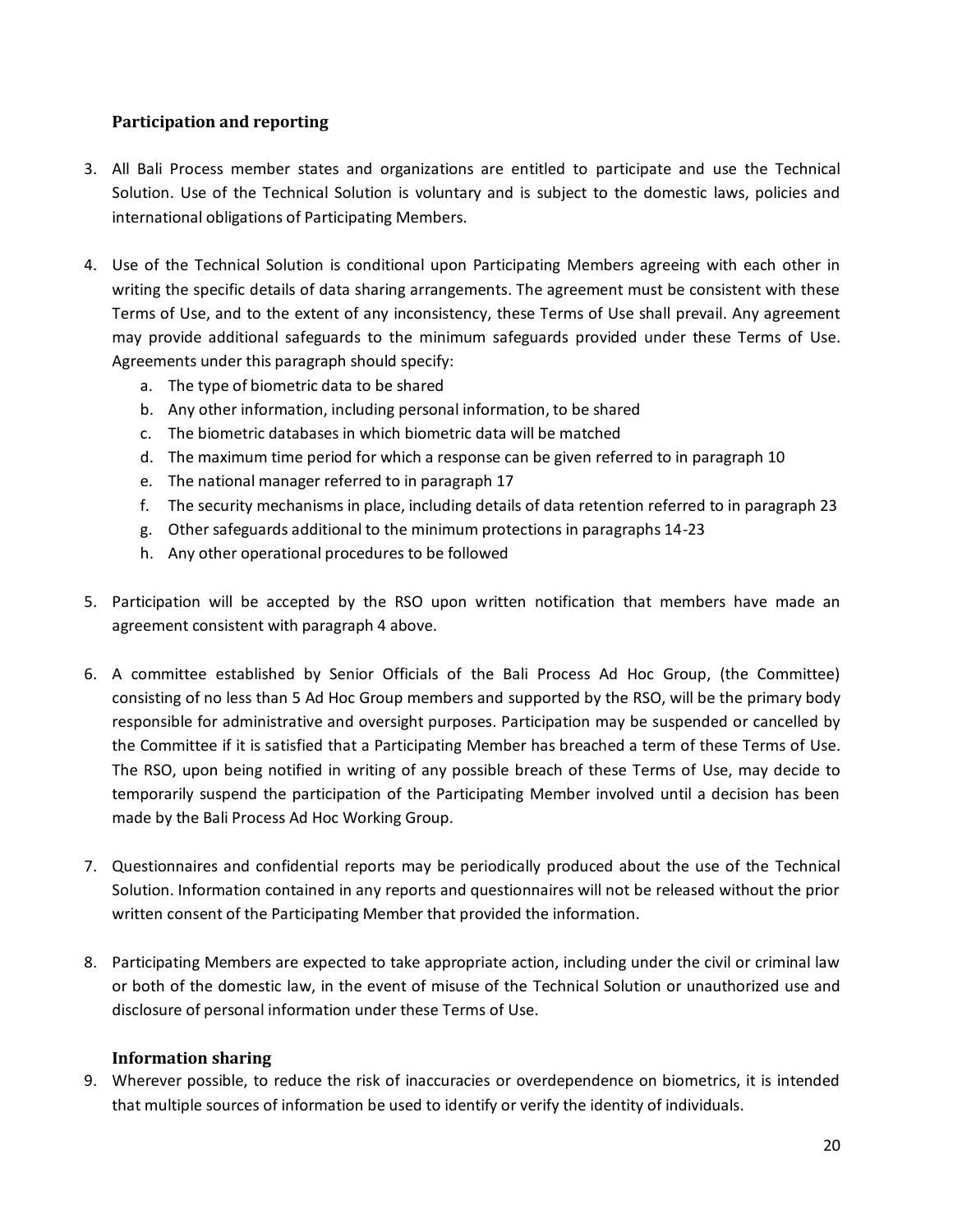- 10. The Requesting Member shall make a request by sending a biometric through the Technical Solution (Request Tool). Requests will stay active until there is a response or until the request period expires. The length of the request period shall be agreed between the Participating Members but may not be for more than 5 working days.
- 11. The Responding Member may respond to a request by returning a "match" or "no match" response.
- 12. Where a request is made under paragraph 10 or a response is returned under paragraph 11, the Participating Members must make a record of that transaction.
- 13. A Responding Member may refuse to respond to a request for any national security, public health or public policy reason, including that a response may be incompatible with the Responding Member's domestic laws and policy. Wherever possible, the Responding Member should notify the Requesting Member of the refusal and provide reasons where appropriate.

### **Human rights protections**

- 14. Wherever possible, Participating Members are expected to not draw adverse inferences or take adverse action against an individual merely because of the fact that a request for information sharing has been made or that a match has been made.
- 15. If an adverse action is made against an individual that was made, partially or wholly, on the basis of information shared through the Technical Solution, it is expected that the affected individual be notified and have the opportunity to comment on the information.
- 16. If an individual has raised a claim of persecution, torture or cruel, inhumane or degrading treatment against a country or government agency of a country, Participating Members must not share information about that individual with that country, unless it has that individual's express written consent to do so.

### **Data protection**

- 17. Personal information collected from and used through the Technical Solution is expected to be maintained in secure systems that are protected from loss or unauthorized access, destruction, use, modification or disclosure. The system should have a minimal number of authorized users. The Participating Member must appoint a National Manager who acts as a central focal point for requests and responses made through the Technical Solution. The National Manager will be responsible for the operation of the network in a way consistent with these Terms of Use.
- 18. Collection of personal information is expected to be by lawful and fair means. Wherever possible, individuals will be notified of the identity verification purpose for which their personal information has been or will be collected.